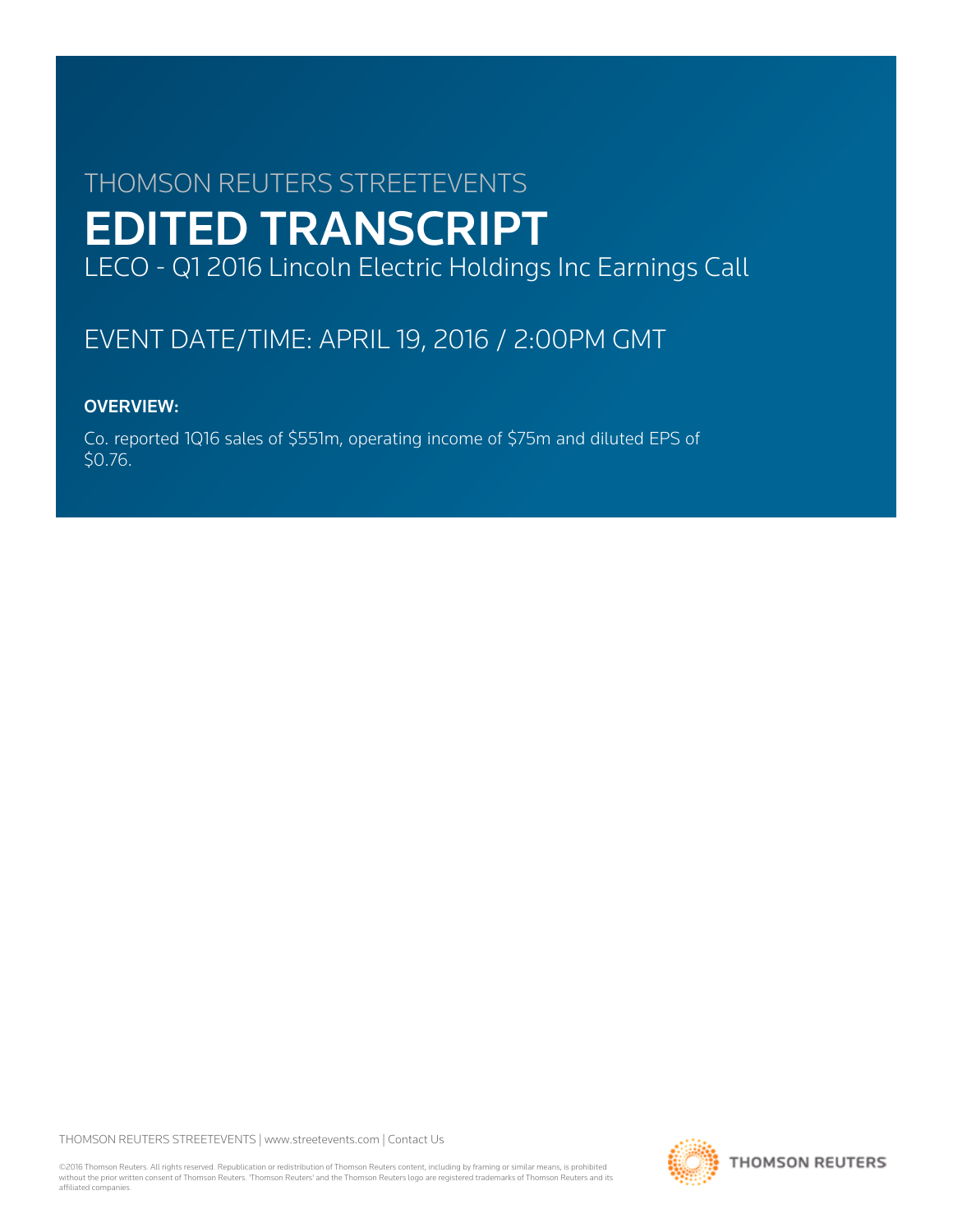# **CORPORATE PARTICIPANTS**

**[Amanda Butler](#page-1-0)** Lincoln Electric Holdings, Inc. - IR Director **[Chris Mapes](#page-2-0)** Lincoln Electric Holdings, Inc. - Chairman, President, CEO **[Vince Petrella](#page-3-0)** Lincoln Electric Holdings, Inc. - EVP, CFO, Treasurer

# **CONFERENCE CALL PARTICIPANTS**

**[Matt McConnell](#page-4-0)** RBC Capital Markets - Analyst **[Mig Dobre](#page-5-0)** Robert W. Baird & Company, Inc. - Analyst **[Joe O'Dea](#page-6-0)** Vertical Research Partners - Analyst **[Schon Williams](#page-7-0)** BB&T Capital Markets - Analyst **[Eli Lustgarten](#page-8-0)** Longbow Research - Analyst **[Robert Wertheimer](#page-9-0)** Barclays Capital - Analyst **[Walter Liptak](#page-10-0)** Seaport Global Securities - Analyst **[Stanley Elliott](#page-11-0)** Stifel Nicolaus - Analyst **[Liam Burke](#page-11-1)** Wunderlich Securities, Inc. - Analyst **[Joe Mondillo](#page-12-0)** Sidoti & Company - Analyst **[Justin Bergner](#page-13-0)** Gabelli & Co. - Analyst **[Steve Barger](#page-15-0)** KeyBanc Capital Markets - Analyst **[Paul Dircks](#page-17-0)** William Blair & Company - Analyst

# **PRESENTATION**

#### **Operator**

<span id="page-1-0"></span>Greetings and welcome to the Lincoln Electric 2016 first-quarter financial results conference call. At this time, all participants are in a listen-only mode and this call is being recorded. It is now my pleasure to introduce your host, Miss Amanda Butler, Director of Investor Relations. Ma'am, please go ahead.

# **Amanda Butler** - Lincoln Electric Holdings, Inc. - IR Director

Thank you Michelle. Good morning everyone. Welcome to Lincoln Electric's 2016 first-quarter conference call. We released our financial results earlier today and you can find our release as an attachment to this call's slide presentation as well as on the Lincoln Electric website at LincolnElectric.com in the Investor Relations section.

Joining me on the call today is Chris Mapes, Lincoln's Chairman, President and Chief Executive Officer, and our Chief Financial Officer, Vince Petrella. Chris will begin the discussion this morning with an overview of the year and -- excuse me, with the first quarter, and Vince will cover the quarterly numbers in more detail as well as our uses of cash. Following our prepared remarks, we will take your questions.

But before we start our discussion, please note that certain statements made during this call may be forward-looking and actual results may differ materially from our expectations due to a number of risk factors. A discussion of some of the risks and uncertainties that may affect our results are provided in our press release and in our SEC filings on Forms 10-K and 10-Q.

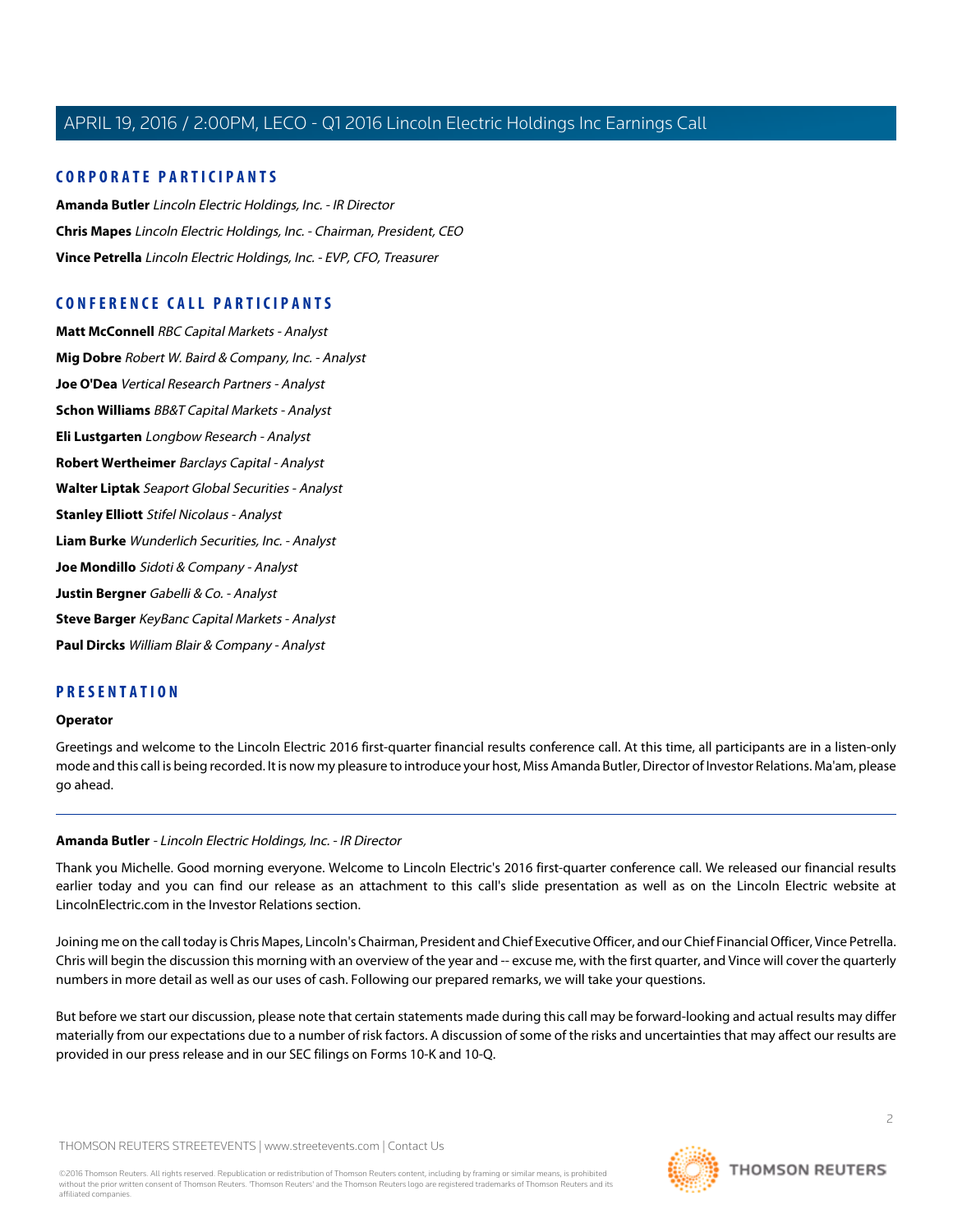In addition, we discuss financial measures that do not conform to US GAAP. A reconciliation of non-GAAP measures to the most comparable GAAP measures is found in the financial tables.

With that, I'll turn the call over to Chris Mapes. Chris?

# <span id="page-2-0"></span>**Chris Mapes** - Lincoln Electric Holdings, Inc. - Chairman, President, CEO

Thank you Amanda. Good morning everyone.

Moving to Slide 3, we achieved solid margin performance and returns in a challenging quarter with sales declining 16.3% to \$551 million in the quarter. The benefits of our cost reduction actions, diligent price management and day-to-day cost control and productivity initiatives delivered steady operating margin performance at 13.7%. A 14.2% decremental margin effectively mitigated the impact of a 14.2% decline in volumes.

EPS was \$0.76 in the quarter, reflecting lower volumes and higher interest expense partially offset by the benefit of share purchases.

Returns on invested capital remain strong at 20.4%. Given good cash flow generation and a solid balance sheet profile, we continued to accelerate returns of cash to shareholders through \$102 million in share buybacks, and a 10% higher payout rate of our dividend.

Turning to Slide 4, broad end market weaknesses continued to be our greatest challenge. While we believe our diversified end market exposure is an advantage long-term, we are navigating through a challenging portion of the cycle due to the persistent weakness in industrial production, volatility in oil and gas and commodity prices and slowing emerging market economies. Combined with our own challenging year-over-year comparisons due to the relative strength in oil and gas, US exports and strong billings in automation last year, approximately 1/3 of our revenue exposure was flat to growing in the first quarter, whereas over 2/3 of our revenue exposure was contracting, but at a year-over-year rate that appears to have stabilized. This has resulted in year-over-year volume declines across all product areas in our two welding segments.

In Harris Products Group, we achieved 2% volume growth from new commercial programs in the retail channel, largely focused on equipment. End markets showing ongoing strength and resilience were largely consumer oriented, where transportation and automotive achieved mid to upper single digit sales growth across the Americas and international welding segments.

Structural and maintenance and repair were relatively steady in the quarter.

We saw greater compression across our energy end sectors due to market volatility impacting capital investment and challenging year-over-year comparisons. As a result, our global oil and gas direct sales declined over 30% in the quarter and impacted our US exports which declined by over 35% in the quarter. Heavy industrial fabrication also remained challenged due to weakness in mining and agriculture, as well as declines in rolling stock production for railcars.

Moving to Slide 5, while our short-term initiatives are focused on muting the impact of current end market conditions, we continue to remain focused on our customers and executing on our 2020 vision and strategy. We are pleased with the progress we are making across a number of our growth programs in automation, alloys, aluminum, equipment, and education.

As examples, in Europe commercial programs targeting penetration of underdeveloped markets are progressing well. In Germany, organic sales increased over 10% in the quarter and automation sales increased over 50% in Europe with strong order rates expected through the third quarter.

New product rollouts are also gaining traction in the region. Following three new welding machine releases in the fourth quarter, our tig welder sales nearly doubled year-over-year.

Additionally, we launched two new application solution centers in the Asia-Pacific region in the first quarter. These launches are part of a broader global rollout which will allow us to support the Lincoln Electric brand in developing markets and educate new and existing customers of our unique advanced solutions and equipment in automation.

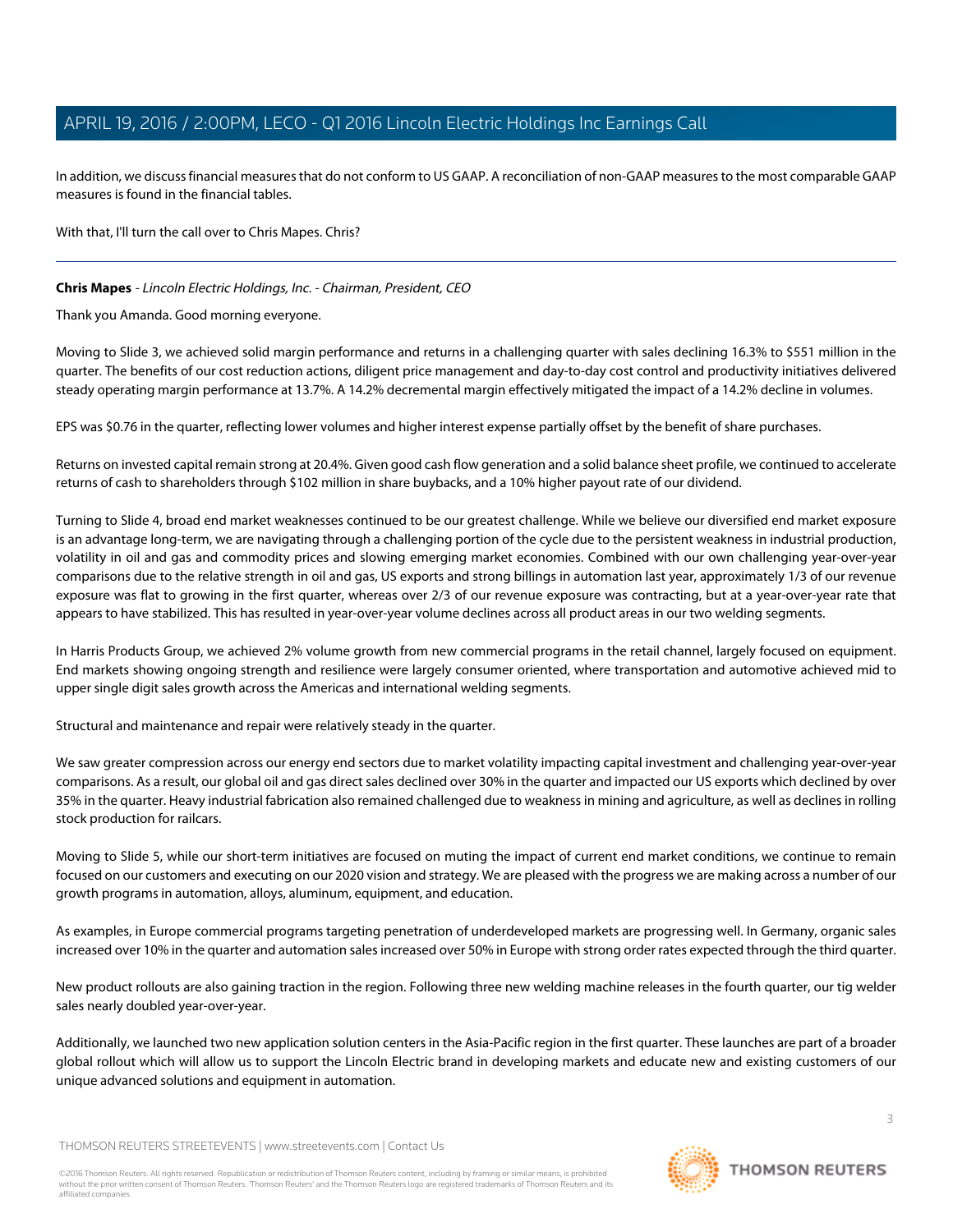Our M&A pipeline remains active and we will continue to execute our bolt-on acquisition strategies. We continue to work with customers globally to position Lincoln Electric as the partner of choice for strategic and mission-critical welding applications, and we continue to see success penetrating shipbuilding, automation, and energy-related applications with our unique capabilities and technical expertise.

Short-term, we are continuing to maintain the cost reduction actions we outlined in 2015. Given stabilization in the year-over-year rate of sales decline, we are comfortable with the range of actions we have implemented, but will continue to monitor conditions to determine if additional measures are warranted.

<span id="page-3-0"></span>And now I will pass the call to Vince to discuss our first-quarter results and uses of cash in more detail. Vince?

## **Vince Petrella** - Lincoln Electric Holdings, Inc. - EVP, CFO, Treasurer

Thank you Chris. Looking at our first-quarter income statement highlights on Slide 6, our consolidated first-quarter sales decreased 16% compared with the prior year. Volumes decreased 14.2% and acquisitions contributed 1.6% to the top line.

Excluding the results of our Venezuelan operation, which are impacted by hyper-inflationary conditions, the Company incurred a modest 1% decline in pricing and a 2.2% unfavorable impact from foreign exchange translation.

Our first-quarter gross profit margin increased 80 basis points to 34.3% compared with 33.5% in the prior-year period from cost reduction actions and lower input costs.

Our SG&A expense improved 12.4% due to foreign currency translation, lower bonus and pension costs, and lower foreign-exchange losses. SG&A as a percentage of sales increased 100 basis points to 20.7%, primarily reflecting the unfavorable impact of lower volumes.

Our operating income declined approximately 17% in the quarter to \$75 million, reflecting the impact of lower sales. Operating income margins were resilient at 13.7%, which was 10 basis points lower than the prior year on 14% lower volumes. Our decremental margin was about 14%, reflecting the benefits of our prior cost reduction actions, ongoing cost controls, as well as price cost management.

Our interest expense was \$3.8 million in the quarter from interest accrued on higher borrowings. We expect our full-year 2016 interest expense to be approximately \$20 million, which includes current and expected future 2016 borrowings as well as anticipated contingent consideration for the year. Contingent consideration is subject to changes due to actual performance compared with the forecasted performance plan.

Our first-quarter effective tax rate was 26.7% due to a higher mix of foreign earnings. For 2016, we expect our effective tax rate to be in the high 20% range, but this expectation is subject to the future mix of earnings and utilization of US tax credits.

First-quarter diluted earnings per share decreased approximately 15% to \$0.76 compared with \$0.89 in 2015, primarily due to lower volumes. Our share repurchase program did contribute a \$0.06 benefit to EPS.

Now moving to our new reportable segments on Slide 7, our Americas Welding segment, which includes our North and South American operations, held EBIT margin steady at 16% despite 19% lower volumes from compressing end markets and challenging year-over-year comparisons from our US exports, oil and gas and automation sales. The margin performance reflects benefits of prior cost reduction actions that leverage our flexible incentive management system, price cost management and ongoing cost controls and productivity initiatives across the business. Excluding (technical difficulty) Venezuelan results, as their pricing actions are driven by a hyperinflationary economy, the Americas segment sales declined 17% because of volume weakness. Pricing, again, excluding Venezuela, was stable with only a 20 basis point decline.

Our domestic organic sales declined approximately 12% in the quarter, reflecting challenged end market conditions, notably, again, in oil and gas, which declined approximately 30% and in US exports which declined over 35% year-over-year. The magnitude of the declines also reflect challenging year-over-year comparisons.

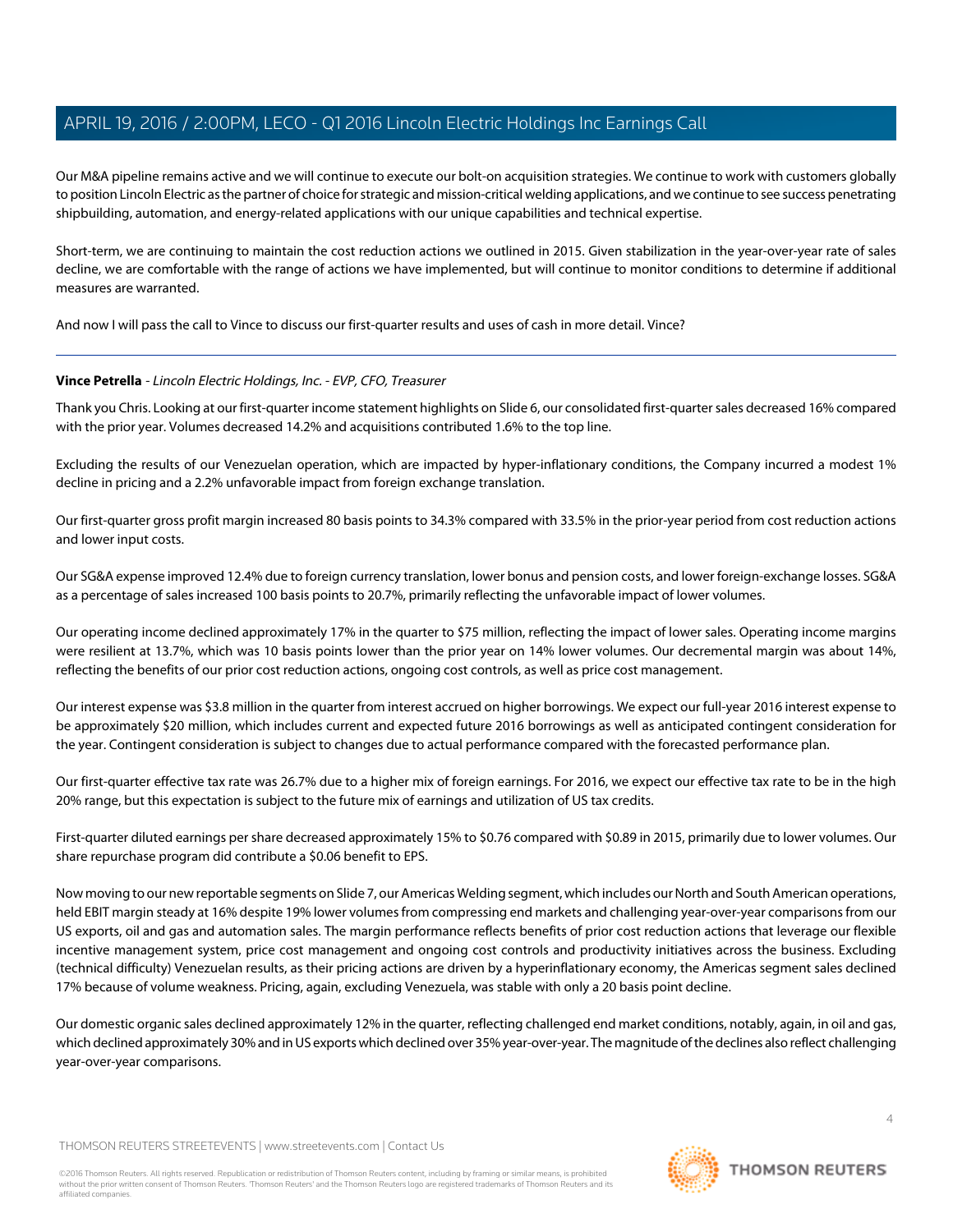In our International Welding segment, which consists of our European and Asia-Pacific operations, adjusted EBIT margin declined 280 basis points to 4.8% on 7% lower volumes. Volumes compressed from the persistent weakness in the energy and heavy fabrication markets.

Moving to Slide 9, The Harris Products Group's first-quarter EBIT margin was 11.1%, an increase of 60 basis points compared with the prior year. Volumes grew 2% from a double-digit increase in the retail channel, reflecting new commercial programs. Harris equipment growth was favorable to mix and contributed to the solid margin performance. Pricing decreased 3.4% on lower metal costs, primarily silver.

Moving to Slide 10, we generated \$24 million in cash flow from operations, which declined on a year-over-year basis due to a challenging comparison, including a \$25 million tax refund received last year. Excluding the tax refund, free cash flow generation was comparable in both periods. Our average operating working capital was steady year-over-year at 19%, reflecting seasonality and good management of working capital.

Moving to Slide 11, our capital expenditure spending was light in the quarter at \$9 million due to the timing of planned projects. We continue to estimate full-year capital spending to be in the range of \$65 million to \$75 million.

During the first quarter, we paid a cash dividend to shareholders of \$23 million, reflecting a 10% higher dividend payout rate. We also spent \$102 million repurchasing 1.9 million shares for treasury. We continue to target \$400 million of share buybacks in 2016.

Now, before I pass the call over for questions, I would like to reiterate that the business has continued to navigate through our current macroeconomic conditions extremely well. Our aggressive internal cost reduction actions combined with productivity initiatives and favorable price cost conditions has helped to mitigate near-term challenges. Our commercial teams continue to focus on serving our customers and investing in innovative solutions for long-term growth. We remain (technical difficulty) through 2016 as we anticipate the narrowing of price cost benefits ahead of the anniversarying of our initial cost reduction actions. We will continue to monitor conditions and will respond appropriately to end market demand.

Now I'd like to turn the call over for questions. Michelle?

# **QUESTIONS AND ANSWERS**

#### <span id="page-4-0"></span>**Operator**

(Operator Instructions). Matt McConnell, RBC Capital Markets.

# **Matt McConnell** - RBC Capital Markets - Analyst

Thank you. Good morning. I wonder if we could talk about the Americas margin a bit. Even with the \$9 million of restructuring savings, it was quite strong, and I know you probably saw a mix headwind with oil and gas and export pressures. So, are there any other -- what else might be contributing to that? Do you still have price cost benefits, or what might be driving that relatively good performance there?

#### **Vince Petrella** - Lincoln Electric Holdings, Inc. - EVP, CFO, Treasurer

At the top of the list are raw input cost declines, so those had a significant impact on the quarter on a year-over-year basis, so I put that at the top of the list. We've also continued to drive productivity improvements through the business, and also we've been aided by a year-over-year improvement in pension cost reductions. That's running at about a \$2.5 million quarterly pace. So all of those factors together led to a good performance in our Americas segment.

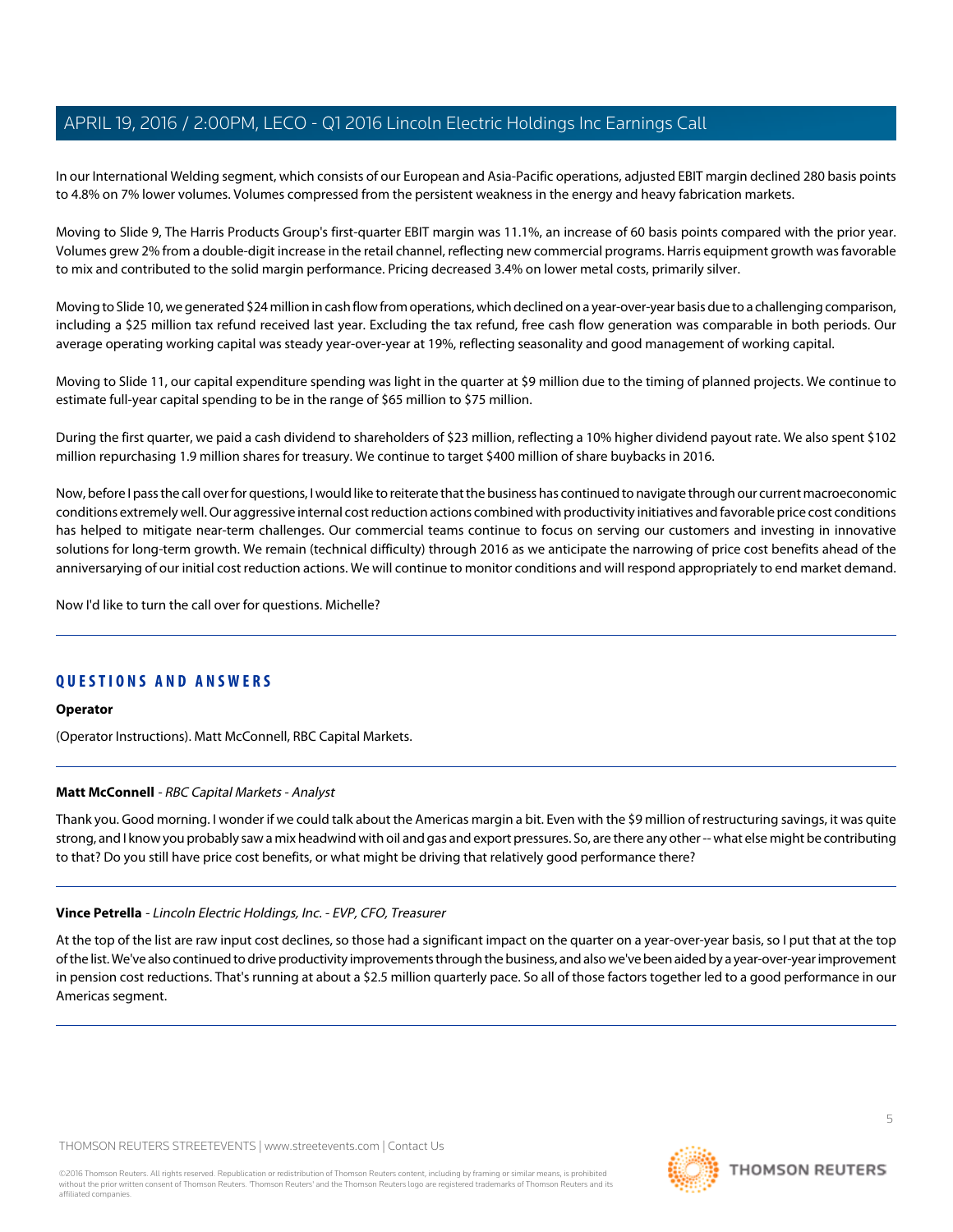# **Matt McConnell** - RBC Capital Markets - Analyst

Okay. And then on the raw material benefit that you've been seeing, steel has gone higher year-to-date. We do you have to take LIFO charges at any point over the coming quarters, or what is your expectation for the raw materials price cost situation over the coming quarters?

## **Vince Petrella** - Lincoln Electric Holdings, Inc. - EVP, CFO, Treasurer

That's a good question. At this point in time, we did see a continuing easing of raw material costs in the first quarter, but that trend is abating and was relatively slight in terms of a longer-term trend.

Our expectations right now are that we are not booking any LIFO credits or charges at the present time, waiting to see what transpires, at least as the first half finishes out and we move into the second half of the year. So again, we did not book any LIFO credits or charges in the first quarter of 2016.

## **Matt McConnell** - RBC Capital Markets - Analyst

Okay, great. Thank you very much.

#### **Operator**

<span id="page-5-0"></span>Mig Dobre, Baird.

# **Mig Dobre** - Robert W. Baird & Company, Inc. - Analyst

Good morning everybody. I guess, sticking with the Americas for me, I understand that we have some tough comps in the first quarter which to some extent maybe distorts things a bit. But if we're thinking about volumes sequentially, can you give us a sense for how volumes have progressed versus the fourth quarter? And what's sort of the normal seasonality here from the fourth to the first quarter in terms of volume?

# **Vince Petrella** - Lincoln Electric Holdings, Inc. - EVP, CFO, Treasurer

Mig, normally, we would see a little bit of a decline, or almost a similar type of Q1, Q4 type of transition. This past year, we are down in overall sales about 3% from the fourth quarter to the first quarter. In the prior year, moving from the fourth quarter of 2014 to the first quarter of 2015, we are actually down about 4% in overall sales. So that's a little slight better performance on a sequential basis between 2014 to 2015 and 2015 to 2016.

Moving out of the first quarter to the second quarter, we would normally see a little bit of an improvement. Our second quarter tends to be, from a seasonality perspective, our best quarter of the year. And that's sort of the sequential nature of fourth to first and first to second.

#### **Mig Dobre** - Robert W. Baird & Company, Inc. - Analyst

Got it. That's really helpful. Thank you. And is there any way you can comment in terms of how you saw demand progress through the quarter? When we are listening to the distributors, for instance, they certainly have seen a little bit unusual movement from, say, January all the way through March. I don't know if there's anything that you can add to that, any perspective that is.

#### **Chris Mapes** - Lincoln Electric Holdings, Inc. - Chairman, President, CEO

I wouldn't say that we saw any unique attributes within the quarter relative to demand. It's also very difficult to talk about that to the various segments.

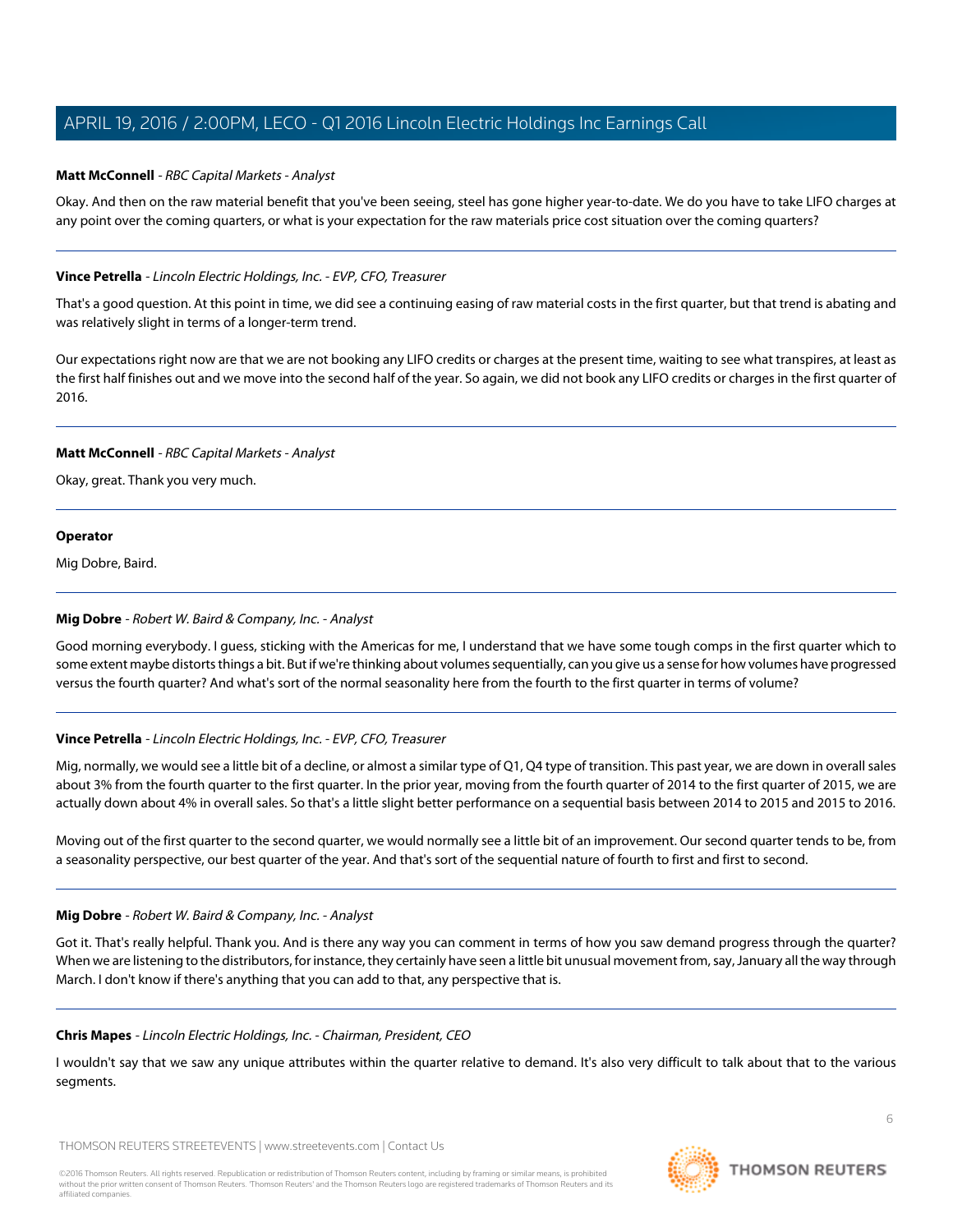The only comment I would make about demand in general around the world is that we did see, in our international segment, some improvement in our European business as we were moving through the quarter. But outside of that particular attribute, I wouldn't really point towards anything being material from a trending perspective for the business.

## **Mig Dobre** - Robert W. Baird & Company, Inc. - Analyst

I see. Nothing standing out in North America, though?

# **Chris Mapes** - Lincoln Electric Holdings, Inc. - Chairman, President, CEO

Nothing standing out for us in North America, certainly a little bit of movement within the various segments, but nothing that I would identify as being material enough to point out.

# **Mig Dobre** - Robert W. Baird & Company, Inc. - Analyst

Thank you.

# **Operator**

<span id="page-6-0"></span>Joe O'Dea, Vertical Research.

# **Joe O'Dea** - Vertical Research Partners - Analyst

Good morning. First (technical difficulty) with the planned buybacks and some of the cash considerations over the course of the year, and you commented on interest expense. But could you just talk a little bit about financing plans for the buybacks and maybe when we should anticipate from a timing perspective seeing some activity there?

# **Vince Petrella** - Lincoln Electric Holdings, Inc. - EVP, CFO, Treasurer

Yes. So, we now have about \$220 million of cash on the balance sheet. Substantially all of that cash is overseas. There's really very little left in the US to deploy. So, we will be borrowing, taking down our line of credit for the second quarter, and then we will be looking at placing some additional long-term debt on the balance sheet sometime in the third quarter of this year.

# **Joe O'Dea** - Vertical Research Partners - Analyst

Okay, thank you. And then you talked about not really seeing any shift I guess in trends through the course of the quarter, but when you think about some of the sharp movement we've seen in commodities, and particularly in oil, has that changed the tone of conversations with customers at all when you think about having seen the balance we've had off the bottom in oil, whether or not that triggers some improvement in demand, when you would expect to see that to start to flow through? Just kind of a general backdrop given these sharp swings.

# **Chris Mapes** - Lincoln Electric Holdings, Inc. - Chairman, President, CEO

I would say that certainly the rise in a host of the commodity prices, and maybe the outlook that there potentially is some stability at higher prices, creates an environment of more favorable conversations. I think the challenge is that, quite frankly, we just need to have an elongated perspective of those markets before we will see to have those types of activities maybe change the buying behavior.

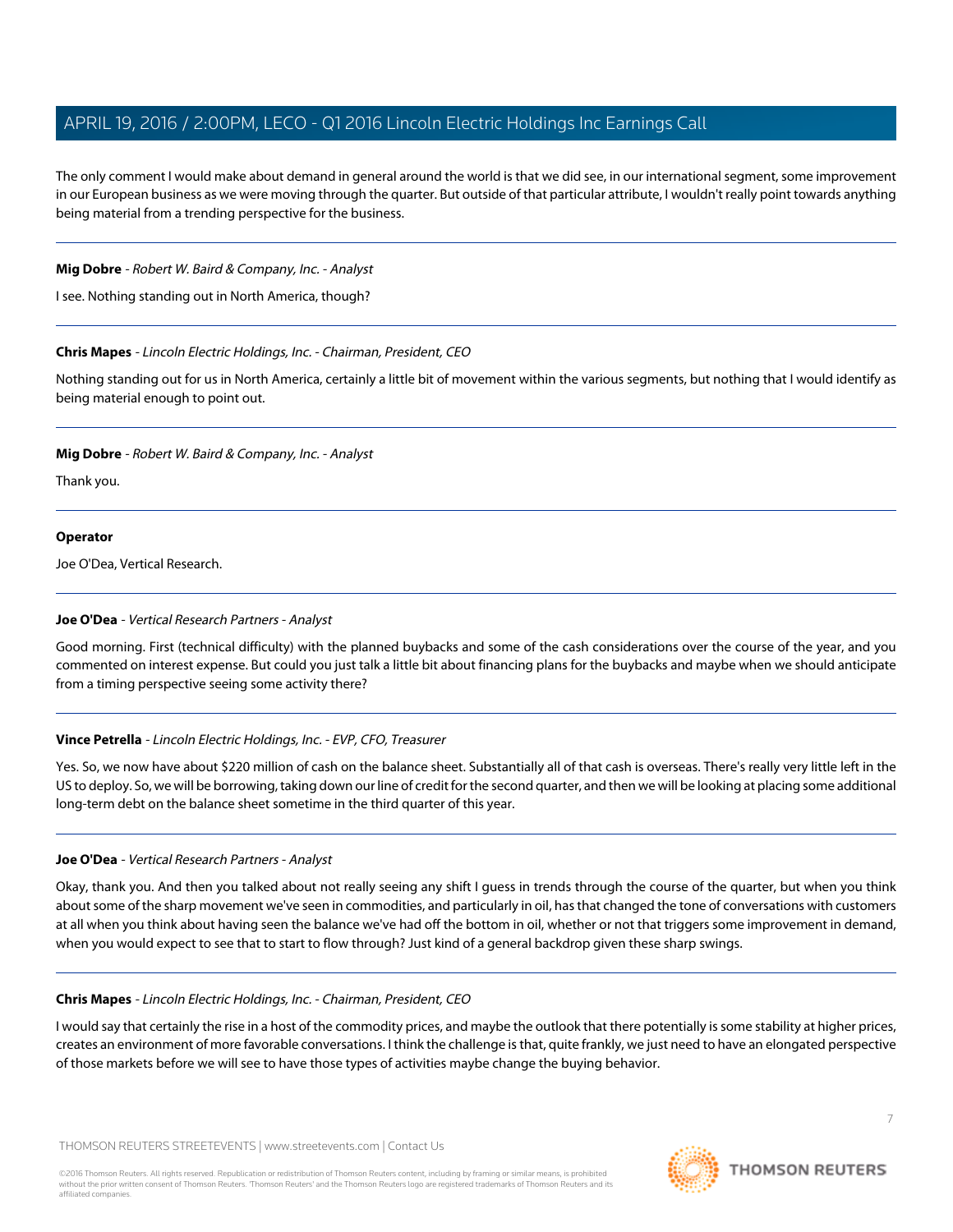So, is there a little bit more of a positive discussion around it because of some of the changes we've seen in those underlying commodity prices and how it impacts some of those markets? Yes. I just wouldn't say that we've seen that for a long enough period of time that it's necessarily impacting behavior within those segments at this point. And we are certainly optimistic that, if we can continue to see some of those favorable attributes of those commodity pricings, that we will see some of that activity migrate into those segments as we move through the rest of 2016.

## **Joe O'Dea** - Vertical Research Partners - Analyst

Great. Thanks very much.

## **Operator**

<span id="page-7-0"></span>Schon Williams, BB&T Capital Markets.

# **Schon Williams** - BB&T Capital Markets - Analyst

Good morning. If we could maybe come back to the price cost dynamic, pricing did decelerate Q1 versus Q4 if you exclude Venezuela. I'm just wondering. When -- given some of the raw material moves we've seen, when -- I don't know, when would you go back out to the market, whether it's Americas or international? When could you potentially go back out to the market and start actually getting that pricing component positive again?

# **Chris Mapes** - Lincoln Electric Holdings, Inc. - Chairman, President, CEO

We've been managing this process through the cycle very closely. Obviously, we are concerned about the risks associated with inflationary input costs as we are moving further into 2016. We'll have to make relative management decisions around that in various markets around the world.

I'm not sure that I am comfortable in identifying an inflection point, but certainly I think the confidence I have is that we've managed ourselves well through the cycle and shown historically an ability to continue to manage that piece as we drive solutions into the marketplace. And we certainly see some of those challenges ahead of us if we see inflationary input costs moving into 2016.

# **Schon Williams** - BB&T Capital Markets - Analyst

All right. And then maybe if we could talk just about the cost reduction actions, those would start to anniversary in Q3. I'm just wondering, though, what makes you feel comfortable, Chris, that you can go ahead and start to lift some of those? Is it just stopping kind of the accelerating declines? Is that enough to make you want to basically to pull back there, or are you actually looking for I guess positive volume growth going forward in order to start to lift some of those reductions?

# **Chris Mapes** - Lincoln Electric Holdings, Inc. - Chairman, President, CEO

It's probably someplace in the middle. Certainly, we talked about the rate of decline decelerating. We love to see stability in those markets, especially in our Americas segment. But we've been actively working on various plans relative to what happens if these markets were to shift more negatively, and if necessary then we would have to enact further actions within the business to mitigate that impact. But as we said, in the fourth quarter and in the first quarter, we thought we had taken actions to be able to allow us to migrate through this portion of the cycle. I actually think that the business has performed as we had expected it to.

I know that we had a host of questions around whether we were too pessimistic about the market and our perspectives of the market over the last four or five months, but I believe the market and our business has actually performed as we expected and actually performed very well from a

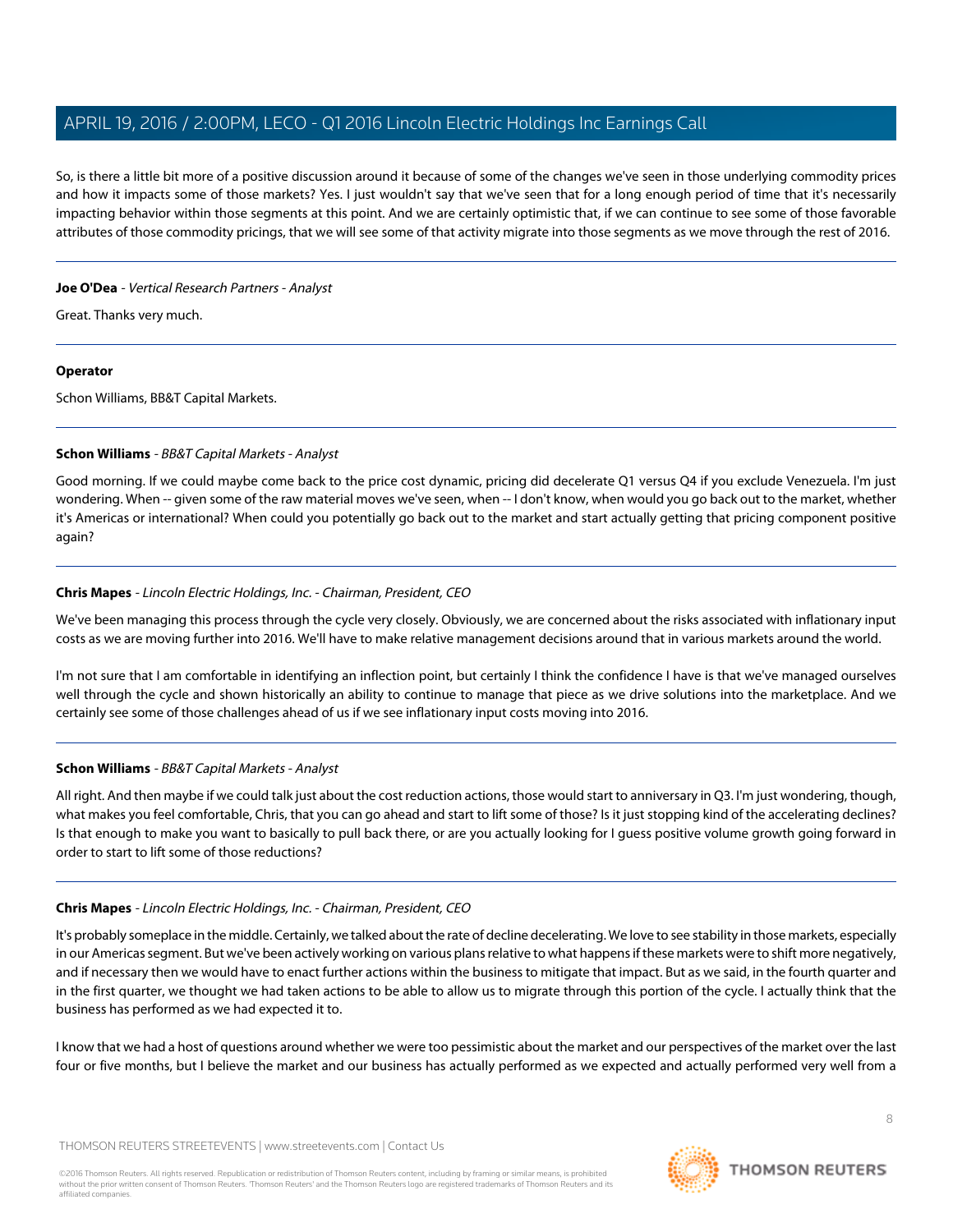margin profile. So we will evaluate the next 60 to 90 days to see if we continue to see some of that deceleration and evaluate whether we need to make any further actions with the business as we are managing it through 2016.

## **Schon Williams** - BB&T Capital Markets - Analyst

All right. Thanks guys. I'll get back in the queue.

## **Operator**

<span id="page-8-0"></span>Eli Lustgarten, Longbow Securities.

# **Eli Lustgarten** - Longbow Research - Analyst

Thank you. Good morning everyone. Can we talk a little bit, as some of your end markets, particularly the Americas, as you look out, we cited I guess positive gains in transportation and construction. Construction I understand will get seasonally better in the second quarter, but there seems to be similar spending there is probably a little disappointing. Car sales have peaked. There's been put some postponement of projects. Are we hearing anything from the major markets that have going been growing of a stretch out of deferrals and you probably might see more in the second half of the year than the first half of the year. Particularly automotive is the one we are hearing a lot of stories about.

# **Chris Mapes** - Lincoln Electric Holdings, Inc. - Chairman, President, CEO

We've also heard some of the rhetoric or the context around the automotive space. Certainly, there are some risk associated with that relative to the consumer, especially here in the US market, but we certainly didn't see that in our performance in Q1.

So, I know the recent economic data that I saw the consumer actually holding up relatively well, and certainly automotive is at a very high unit volume production schedule. So, we are also watching it but, quite frankly, not seeing that currently in our discussions or our activities with large OEMs.

I would also say that potentially our visibility to that may not be as aligned as other market participants. We have a host of new products that we've been driving especially into the automotive space relative to new solutions to support them in aluminum, as well as thin-gauge galvanized products, so it could be that those technologies are providing us that overall lift versus where their build rates might be within the automotive space particularly.

# **Eli Lustgarten** - Longbow Research - Analyst

And a follow-up question, you had especially impressive detrimental margin in the first quarter, and somebody has got to ask -- your ability to sustain that or what kind of variability should we expect if we go forward for the rest of the year?

# **Chris Mapes** - Lincoln Electric Holdings, Inc. - Chairman, President, CEO

Look, I appreciate the comment. I thought our performance on the margin line was exceptional in the quarter and I think our leadership team and broad management team across the world was actively working to mitigate the challenges that we have in the business today.

But I would share with you we still believe strongly that the decremental margins for this business are between 25% and the high 20%s or 30%. And although we performed at an exceptional level in Q1, I don't think our perspective on our ability to achieve through the cycle decremental margins has changed from our prior comments on the subject.

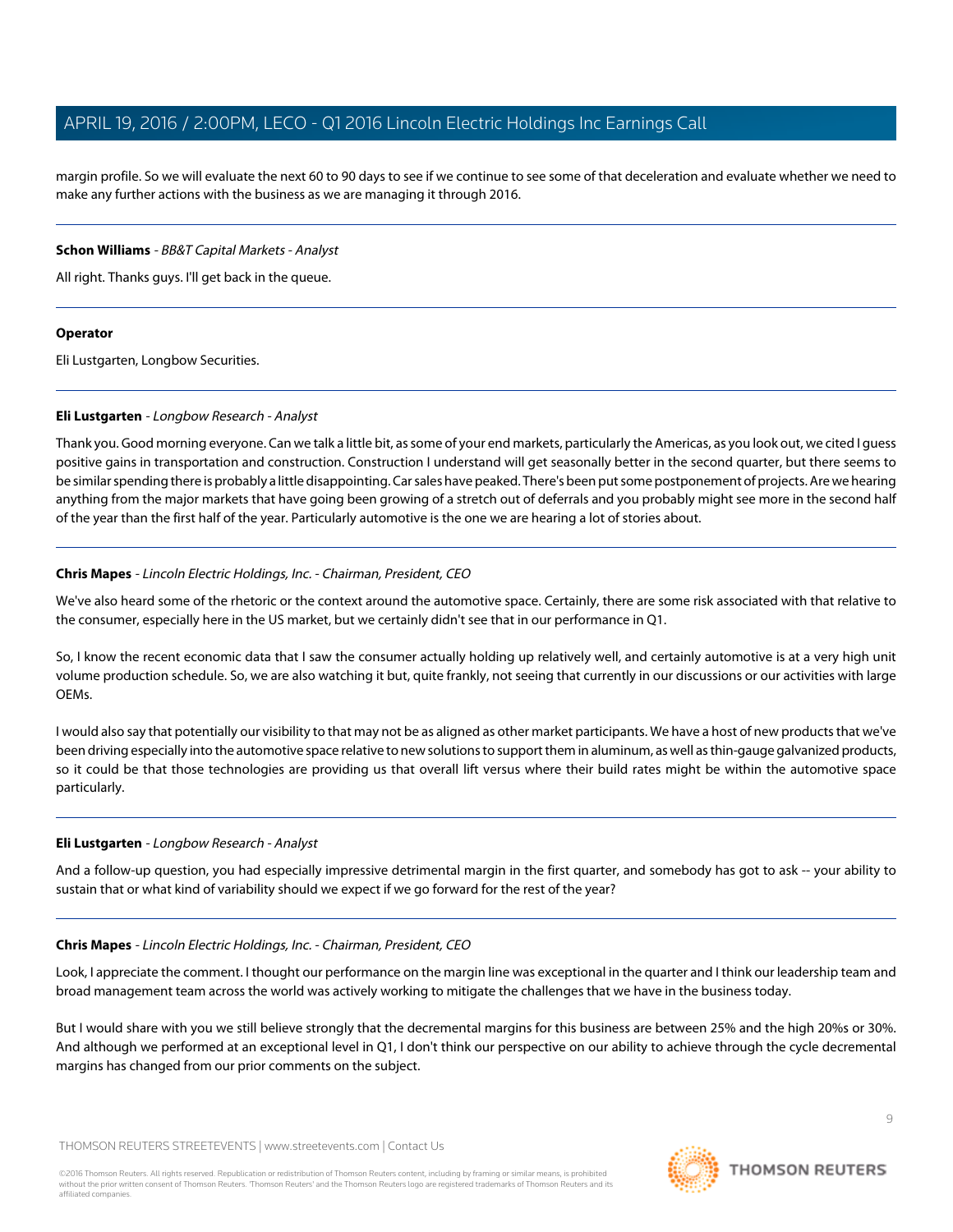#### **Eli Lustgarten** - Longbow Research - Analyst

So you expect the rest of the year to possibly trend towards more normal as opposed to the outstanding results of the first quarter? Is that a fair way of looking at it?

#### **Chris Mapes** - Lincoln Electric Holdings, Inc. - Chairman, President, CEO

That would be a fair way of looking at it.

#### **Eli Lustgarten** - Longbow Research - Analyst

Thank you very much.

## **Operator**

<span id="page-9-0"></span>Robert Wertheimer, Barclays.

## **Robert Wertheimer** - Barclays Capital - Analyst

Good morning. So, steel has been obviously volatile, in the US particularly. Can you maybe mark to market the basket of steel that you do? And is cost, price cost, already flipping to a headwind based on where the various grades are going? Or -- I mean your comments have been a little more moderate than that with a little more pressure coming up, but not dramatic, but obviously hotrolled at least is up sharply. So I'm thinking about the basket of stuff that you use. Has it already flip-flopped to a headwind or not?

# **Vince Petrella** - Lincoln Electric Holdings, Inc. - EVP, CFO, Treasurer

The bulk of what we buy is what would be referred to as long steel, so rod and -- we buy significant amounts of that form of steel. We have not seen to date significant increases in the cost of that steel, but we are aware of the broader steel markets and those movements. So that leads us to be a little bit more cautious about the trending in steel costs as the year unfolds. But I would say we have not been impacted, at least so far in 2016, by the kinds of increases that you might see in the broader rolled market. But we are growing more cautious over the trends for the rest of 2016.

#### **Robert Wertheimer** - Barclays Capital - Analyst

Perfect, thank you. And if you don't mind, are able to give any commentary on where you are on flexible labor cost and how far down you can flex if relatively steep volume declines continue?

#### **Chris Mapes** - Lincoln Electric Holdings, Inc. - Chairman, President, CEO

As many of you are aware, especially in our large equipment and consumables manufacturing facilities in the Americas here in Cleveland, Ohio, we have a very flexible workforce model. We've been addressing that model throughout this cycle. And as we moved into 2016, we had brought that employment base much higher back up to the number of hours that we would be expecting. Let's just say that our average hours for employees were back up to 38 to 40 hours on a basis -- on a work week basis. So we've done that through obviously attrition, the VSEP program that we announced that we ran earlier in the year in 2015. So we've now brought that workforce back up to certainly a higher component of hours a week.



**THOMSON REUTERS**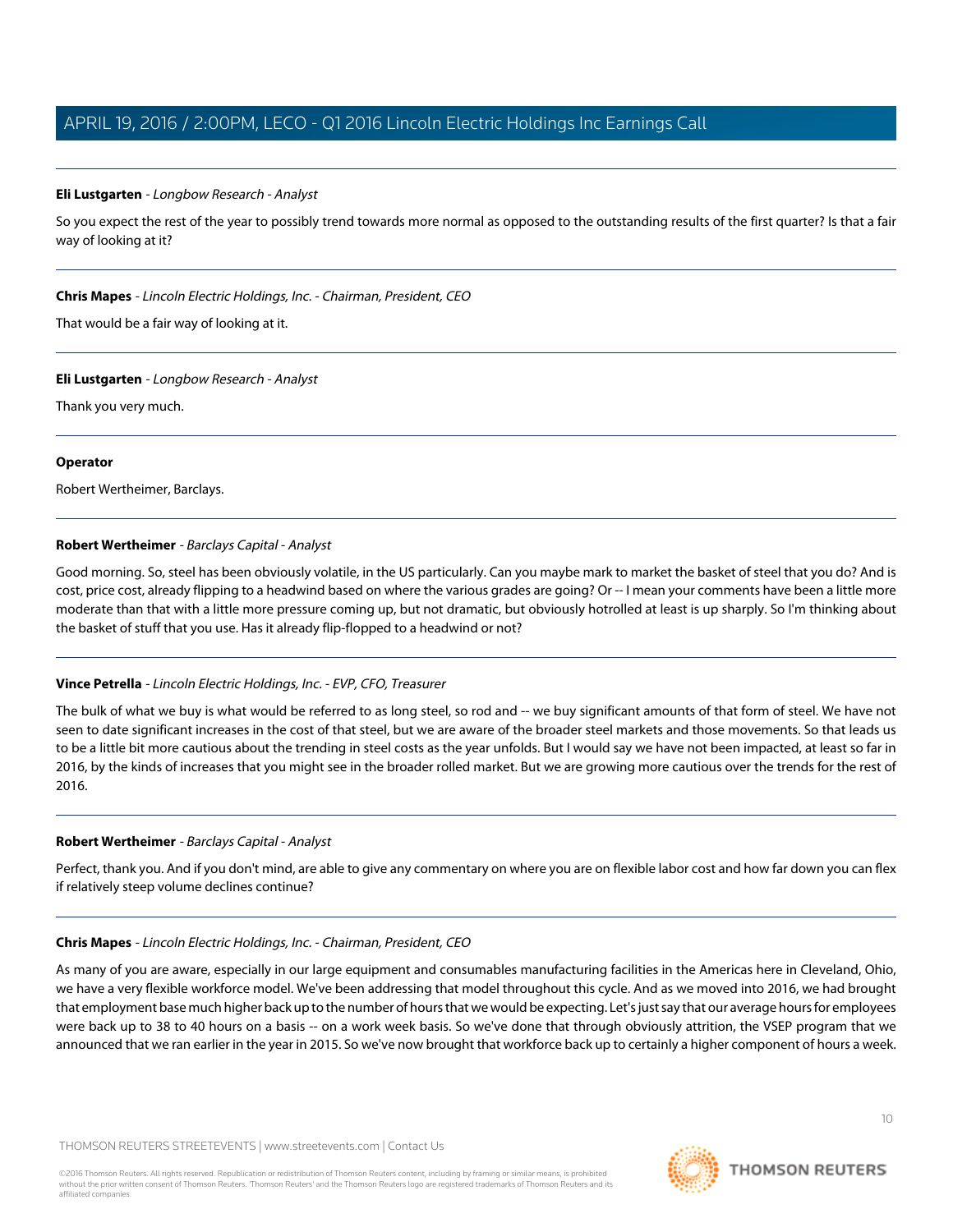And if, unfortunately, we were to see declines, material declines, in the business, then we could use that flexible work system that we have here to adjust to those lower demands.

#### **Robert Wertheimer** - Barclays Capital - Analyst

Very helpful. Thank you.

#### **Operator**

<span id="page-10-0"></span>Walter Liptak, Seaport Global.

## **Walter Liptak** - Seaport Global Securities - Analyst

Thanks. Good morning everyone. I wanted to ask about, on the last page of your press release, you've got the pricing number. You've got \$80.3 million in price in the Americas segment. I think you already went into some of this, but I wonder if you could just talk about the parts within that pricing. How much is hyper-inflation related? How much is normal price increases? How much is -- I don't know if there's lower rods that impact that number, but what's in that \$80 million?

## **Vince Petrella** - Lincoln Electric Holdings, Inc. - EVP, CFO, Treasurer

\$81 million of the number is related to Venezuela. So, the mechanics of translating year-over-year our Venezuelan business, due to the significant devaluation that we initiated at the end of the third quarter last year, creates distortions in both price and foreign exchange. And so if you look to the right of that price column, you see a very large number in the Americas for foreign exchange, and the bulk of that number is Venezuela as well. And that's why we have disclosed a line below the table which is consolidated excluding Venezuela. And if you look at the next table below that that shows the percentages, you'll see that the consolidated excluding Venezuela pricing impact is 1% unfavorable. And then, in the Americas region, it's basis points; it's about 20 BPS. So our pricing, ex-Venezuela, only down ever so slightly in the Americas, which is a very good result in the environment that we are operating in currently.

#### **Walter Liptak** - Seaport Global Securities - Analyst

Okay, fair enough. And then on the pension, I wanted to ask about the \$2.5 million in the quarter. I think you said that's going to carry through in the second quarter at that same rate and throughout 2016. Is that right?

#### **Vince Petrella** - Lincoln Electric Holdings, Inc. - EVP, CFO, Treasurer

Yes, that's a combination of our defined-benefit pension plan reductions in costs as well as our 401(k) match that was suspended last year. So it's the combination of both of those. Part of that \$2.5 million will come back to expense because it's viewed as temporary when we restore the 401(k) match.

#### **Walter Liptak** - Seaport Global Securities - Analyst

Okay, got it. Thank you.

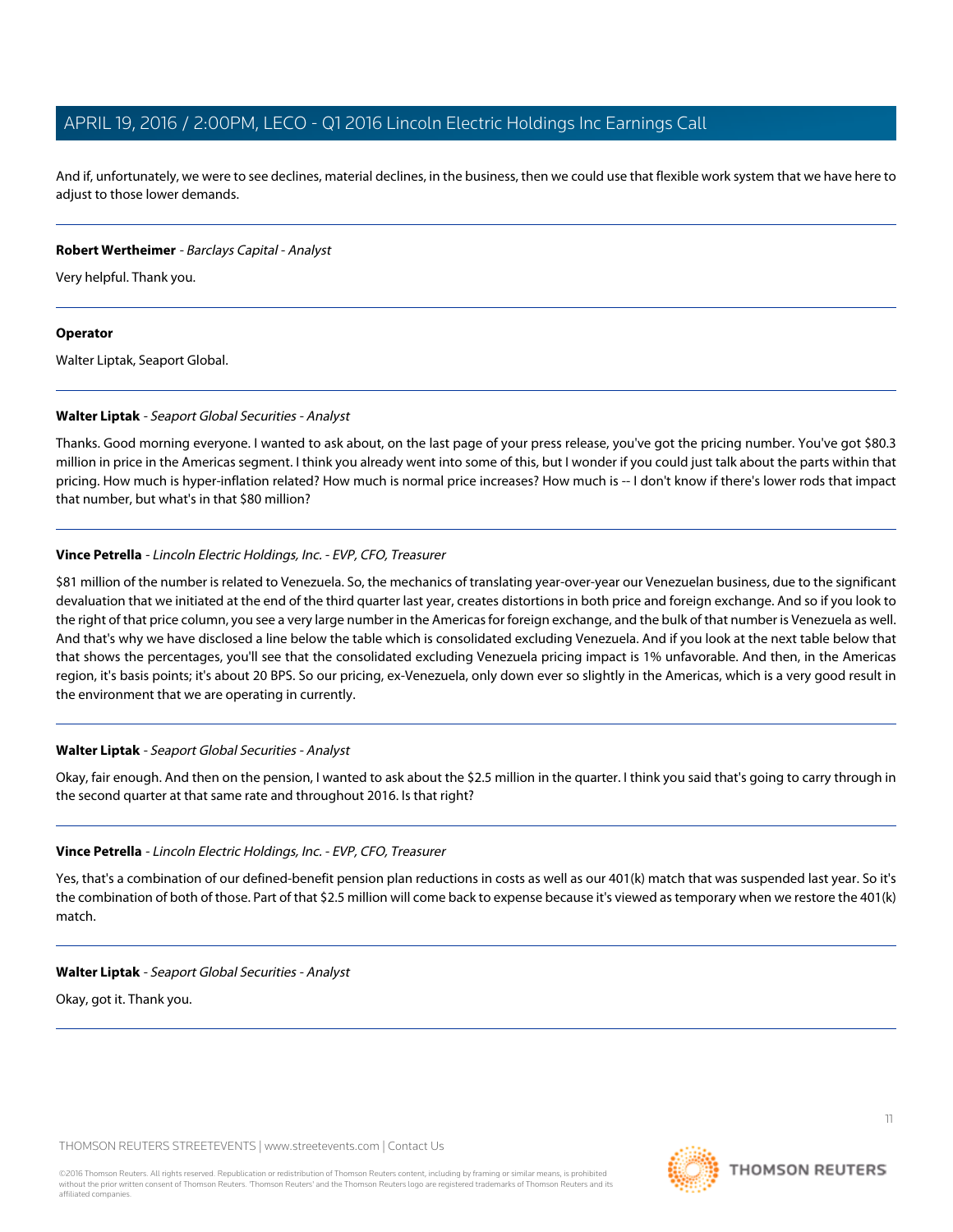#### **Operator**

Stanley Elliott, Stifel.

#### <span id="page-11-0"></span>**Stanley Elliott** - Stifel Nicolaus - Analyst

Good morning guys and congratulations. Help me. From a timing perspective, when does the export business and oil and gas comparisons start to become a little more favorable on a year-over-year basis? My recollection was Q1 was very, very strong for you all and then the rest of the year was kind of more in line with what the typical industry was seeing.

## **Chris Mapes** - Lincoln Electric Holdings, Inc. - Chairman, President, CEO

It's awfully difficult for us to pinpoint that point. Certainly, I'm expecting to see more favorability in those comparisons as we are moving throughout 2016 in Q2 and Q3. But we certainly have seen where our export business has been closely tied to some of the challenges we've seen globally in the oil and gas segments. But again, I guess we would begin to hope to see some more favorable correlations to that as we are moving through the rest of 2016, hopefully Q2, Q3.

## **Stanley Elliott** - Stifel Nicolaus - Analyst

Could you remind us kind of when the rail markets started really to soften for you all as part of that context of the portfolio?

## **Chris Mapes** - Lincoln Electric Holdings, Inc. - Chairman, President, CEO

I would say that we were cautious about the rail markets as we were exiting Q4 and started to see more material some of that softness now that we are in the first quarter of 2016.

# **Stanley Elliott** - Stifel Nicolaus - Analyst

Great. Thank you.

#### <span id="page-11-1"></span>**Operator**

Liam Burke, Wunderlich.

#### **Liam Burke** - Wunderlich Securities, Inc. - Analyst

Good morning Chris. Good morning Vince. Chris, you mentioned new product introductions, especially in the automotive space. Have you maintained the R&D budget with all of the related expense cuts in the business?

#### **Chris Mapes** - Lincoln Electric Holdings, Inc. - Chairman, President, CEO

I'll tell you, we have been very committed to the R&D budget. In fact, in 2015, our R&D expense from a ratio basis was actually ahead of the prior year. So, we continue to be focused on driving solutions, and the investment in R&D and the continued investment in evaluating whether we can bring in new solutions and technologies through our M&A strategy continues to be a priority. So we are not mitigating those expenses as we try to drive our 2020 strategy.

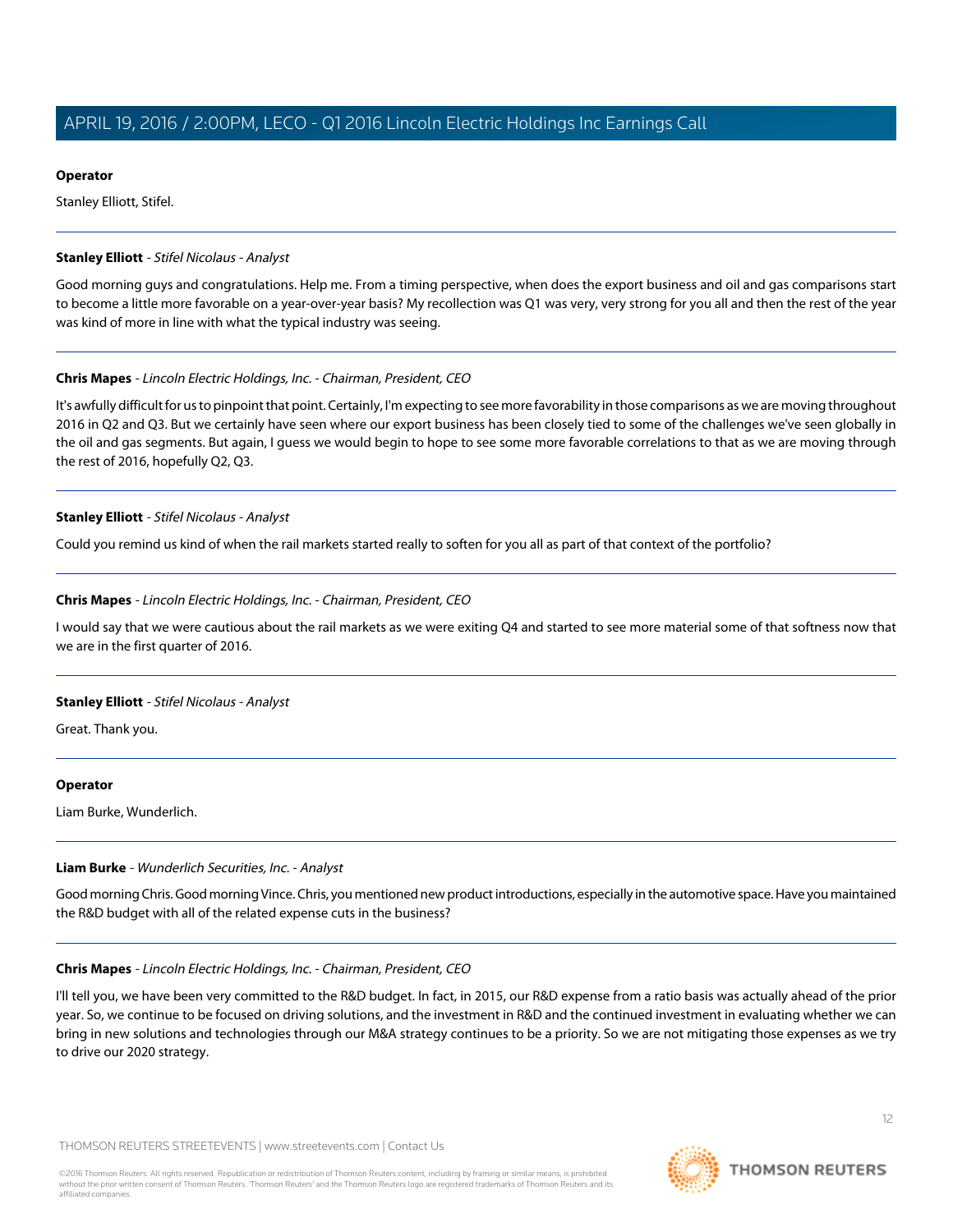# **Liam Burke** - Wunderlich Securities, Inc. - Analyst

And then, on the automation, you had tough comps from a year ago. As we look through the balance of the year, has the automation business changed or do you still have the same positive view of the outlook for the business?

# **Chris Mapes** - Lincoln Electric Holdings, Inc. - Chairman, President, CEO

I absolutely have the same positive outlook for the business. At its current state, there's no question that, at about \$350 million, it's a little choppier than I would like just because of the size of the business within the broad portfolio. But we are still expecting and strategically believe that the automation business is growing at a rate of at least two times the broad welding market on a global basis. We see it is continuing to bring us closer to our customers as it relates to providing welding solutions. I just came back from the welding show in Japan last week in Osaka in talking to customers there and talk to customers about automation and our solutions, and continue to believe it's a strong differentiator for Lincoln. I like our first mover advantage as it relates to providing those solutions in the automation space. So, very committed to that strategy, and excited about what we've built at this point of our 2020 strategy.

## **Liam Burke** - Wunderlich Securities, Inc. - Analyst

Great. Thanks Chris.

## **Operator**

<span id="page-12-0"></span>Joe Mondillo, Sidoti and Company.

# **Joe Mondillo** - Sidoti & Company - Analyst

Good morning guys. Just wondering if you could talk about the competitive landscape. Any changing of share over the last couple of quarters and do you anticipate any consolidation just given the stress on the market overall?

# **Chris Mapes** - Lincoln Electric Holdings, Inc. - Chairman, President, CEO

We like to think the stress on the market would create more consolidation in the space, but we are not really seeing a lot of that activity. Some of that could come from the structural dynamics in the different regions. There's not a lot of opportunity for consolidation in the Americas market. When you think about North America and Latin America, could be some opportunities for consolidation in the international space. Certainly, we would want to participate as a consolidator if possible, but not seeing a lot of that activity at this point in the cycle.

We've been very committed that we don't talk about share relative to changes within quarters or periods for the business. We think share shifts have to be accomplished over a much longer window of time to really be able to say that there has been a market share dynamic within the business. That being said, I'm not necessarily seeing anything in the markets which lead me to believe that there's any large share shift within the broad welding space.

My only probably comment would be is I do believe that the larger players in the space are probably performing better than the smaller players in the space by region. This dynamic generally provides some opportunities for those firms to be able to maintain their positioning within the markets. But no broad share, no broad share perspectives at this point.

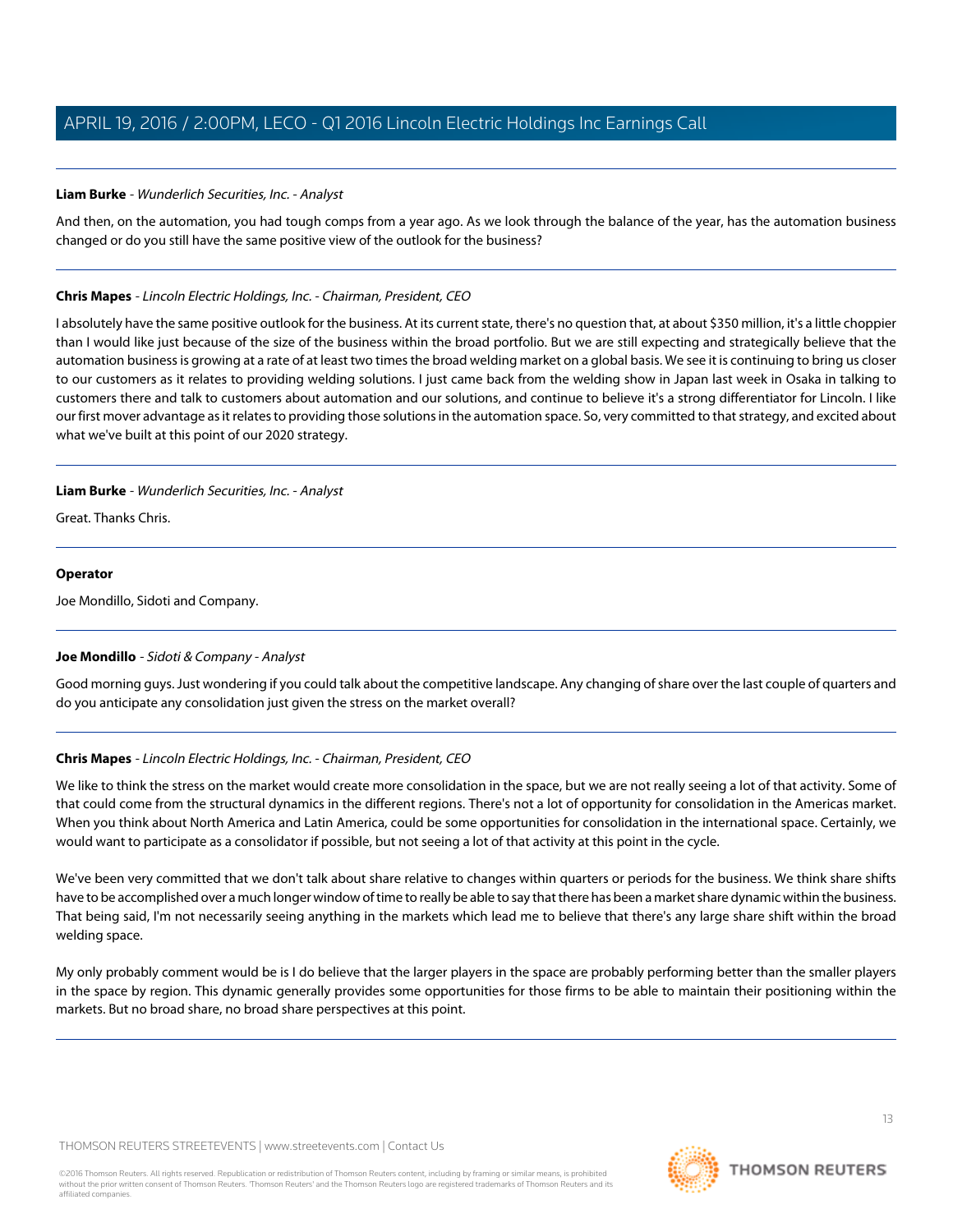#### **Joe Mondillo** - Sidoti & Company - Analyst

So in terms of your acquisition strategy, you guys have been, over the last several years, been much more sort of strategic, focusing on automation, smaller type acquisitions. Does that strategy shift at all towards consolidation, wherever it may be? You said international. Is that more of a possibility going forward?

#### **Chris Mapes** - Lincoln Electric Holdings, Inc. - Chairman, President, CEO

I think probably the important point would be we've been executing on an acquisition strategy, and certainly that strategy has focused around building out an automation business. But it hasn't been accomplished by not being willing to consider or entertain broader acquisitions if they were available. So we've been executing on acquisitions around automation, and then the other acquisitions we've been accomplishing have tended to be smaller bolt-on technologies. But during this window, it's not as if we've not been interested in a broader transaction if it were available. So I really don't think that our perspective or strategy has shifted any over the last several years relative to acquisitions.

#### **Joe Mondillo** - Sidoti & Company - Analyst

Okay, great. And then I don't know if I missed it, but what do you anticipate for CapEx this year?

## **Vince Petrella** - Lincoln Electric Holdings, Inc. - EVP, CFO, Treasurer

We are sticking by our \$65 million to \$75 million range. I said in prepared remarks that we were light in the first quarter at \$9 million, but we have a couple of big projects that are unfolding in 2016 and 2017 that I think will likely bump that number up as we move through the year. So right now, \$65 million to \$75 million.

# **Joe Mondillo** - Sidoti & Company - Analyst

Okay, great. Thanks for taking my questions.

#### <span id="page-13-0"></span>**Operator**

Justin Bergner, Gabelli and Company.

#### **Justin Bergner** - Gabelli & Co. - Analyst

Good morning Chris. Good morning Vince. It looks like a good quarter even considering some of the price cost benefits that helped out the first quarter. I guess maybe if you could expand a bit more on the retail initiatives that are helping the performance in the Harris Products Group, that would be helpful.

#### **Chris Mapes** - Lincoln Electric Holdings, Inc. - Chairman, President, CEO

Chris here. Thank you for your comments. I would tell you I think it more than looks like a good quarter. I'm very happy with the performance of the business, considering the volume challenges we had in Q1.

In our Harris business, we have a very strong position in the retail channels here in the domestic market. We have been working with those channel partners to provide heightened improvement in the sets, providing some new sets for certain customers in that space. We've also identified some new product introductions on our equipment side that we've been driving into that particular channel. And we've seen the benefits of that continue

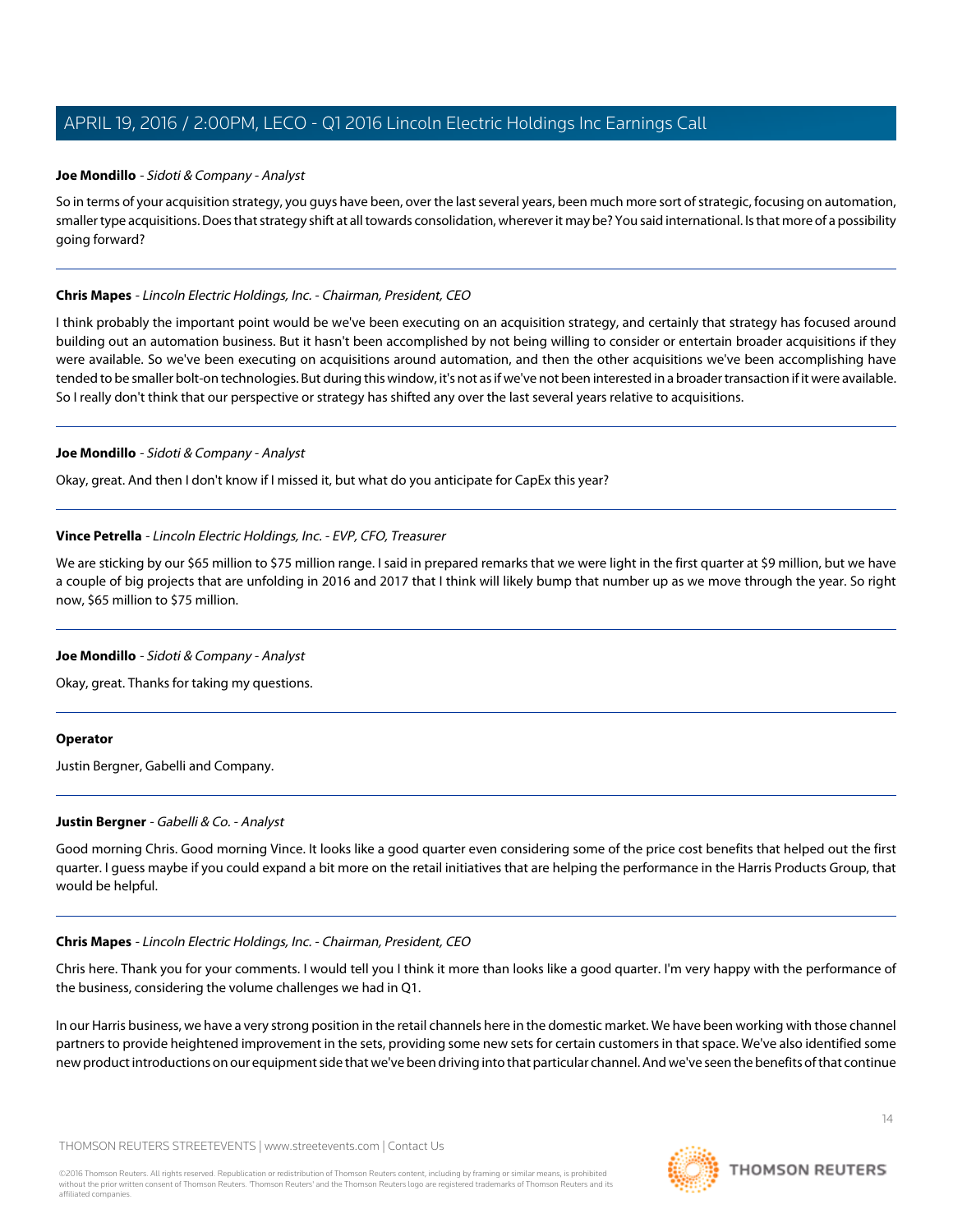to accrete. We were strong with retail in 2015 and we continued that as we migrated into 2016. And it's primarily been just from that new products and enhancement of those sets for the retail space.

#### **Justin Bergner** - Gabelli & Co. - Analyst

Great. Was there anything about sort of selling into retail that would make the first-quarter volume stand out, or should we expect the benefit to persist throughout the rest of 2016 on a year-on-year basis?

#### **Chris Mapes** - Lincoln Electric Holdings, Inc. - Chairman, President, CEO

Well, look, we have expected our Harris business in the aggregate to continue to make improvements, and we've had a very nice improvement in that business over the last several quarters.

Certainly, when you are providing new sets, there might be a little bit of an inventory draw initially to be able to provide that inventory to the various stores. So, it might not accrete at the same rate, but we certainly like our positioning in that space and expect continued improvement in our retail channel throughout 2016 although it might not be at the level that it was in Q1.

#### **Justin Bergner** - Gabelli & Co. - Analyst

Great, thank you. I do have one question on price cost. If I look at the decrementals in Europe and try and see out through the FX effect and the gain on sale from first quarter of 2015, it looks like you were running about a 25% decremental in Europe. Is that at the right ballpark? And so are the decremental in Europe sort of already at that decremental rate that you expect the Americas to gravitate to as we continue throughout 2016?

#### **Vince Petrella** - Lincoln Electric Holdings, Inc. - EVP, CFO, Treasurer

That is a good range for our International Welding group, about 25%. That includes Europe, which is the bulk of that segment currently. And then as far as the Americas are concerned, I think decrementals are maybe a tad bit better than that. I'd give it a range of 20% to 25%.

#### **Justin Bergner** - Gabelli & Co. - Analyst

Great. I mean is it the FIFO versus LIFO inventory accounting that has caused the decrementals in Europe to sort of be more reflective in the first quarter of what you expect for the year as a whole whereas LIFO has sort of delayed that in the Americas, or is it some other driver?

#### **Vince Petrella** - Lincoln Electric Holdings, Inc. - EVP, CFO, Treasurer

No, I don't think it has to do with inventory accounting whether on LIFO or FIFO in those respective regions. The businesses are distinctly different in terms of their structure, how they are managed. We have a great deal more flexibility in our biggest operating unit in the Americas being the US business that we've highlighted heretofore in our conversations surrounding the incentive management system. We also have a much higher incentive pay component in our compensation structures in the Americas, and that gives us a little bit greater cushioning on the down side that improves our decrementals over how we can perform in other parts of our business outside of the US.

#### **Justin Bergner** - Gabelli & Co. - Analyst

Okay. Thank you for taking my questions today. Good luck for the rest of the year.

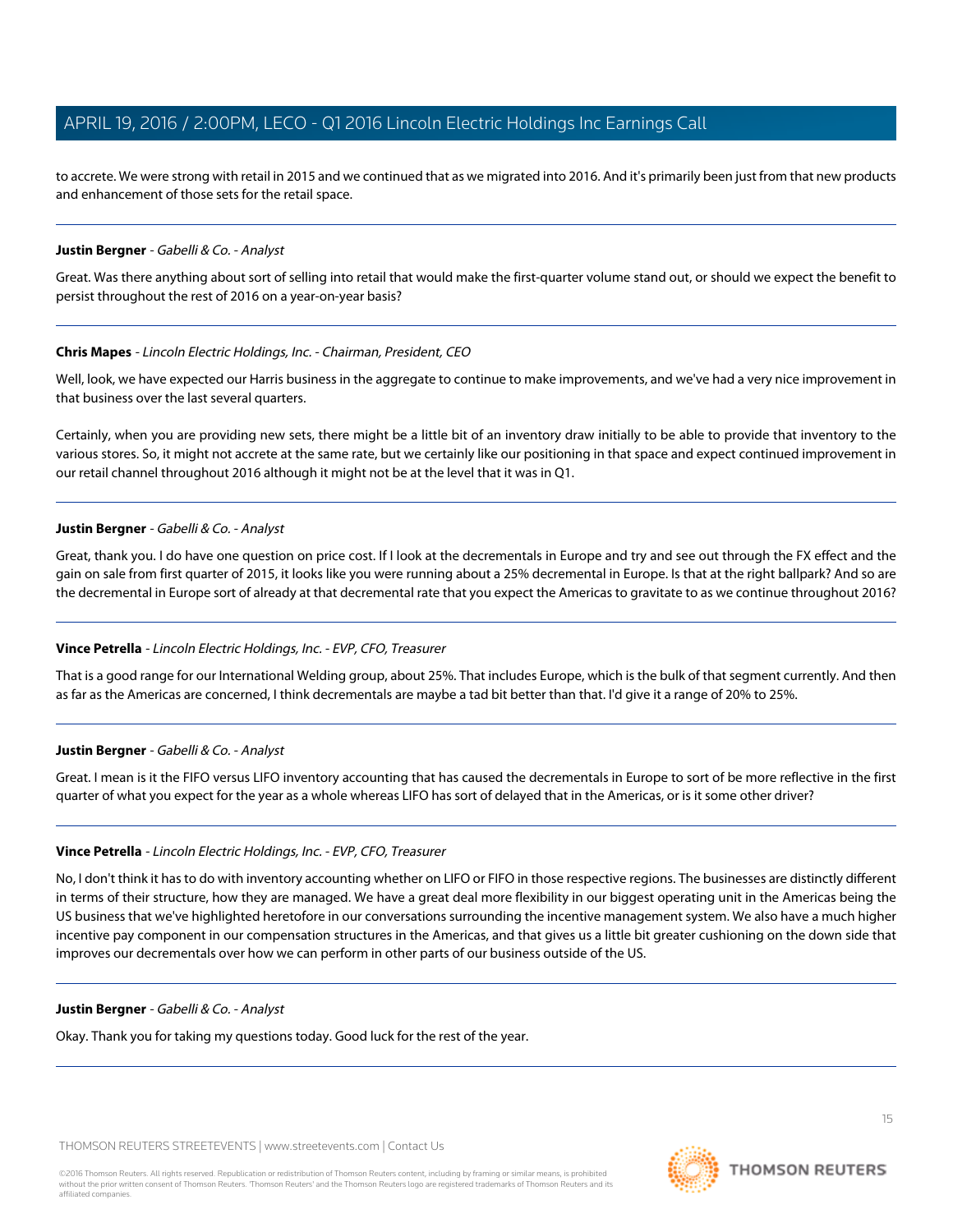# **Vince Petrella** - Lincoln Electric Holdings, Inc. - EVP, CFO, Treasurer

You're welcome. Thank you.

# **Operator**

<span id="page-15-0"></span>Steve Barger, KeyBanc Capital Markets.

# **Steve Barger** - KeyBanc Capital Markets - Analyst

Good morning guys. We know the automotive sector has embraced automated solutions a lot more than other industries. Are you making progress selling into other industrial sectors, or could you talk about how that is progressing?

# **Chris Mapes** - Lincoln Electric Holdings, Inc. - Chairman, President, CEO

Yes, Steve, you are accurate that, when we look at the various industrial segments that we participate in, that automotive has a higher concentration of automation than the other segments. I would also tell you, though, when we look at our automation business, our concentration of automotive automation is less than the average. So we are already beginning to diversify from that. And we've got a multitude of solutions and acquisitions that we have been making to continue to diversify that. An example would be the Wolf Robotics business that we acquired in 2015. That business was really concentrated in the heavy industry space. It was not automotive-centric. It's got heavy industry. It's got some aerospace that's active within that business. So we not only are penetrating but we also use it strategically as we are evaluating options for us from an acquisition perspective as we continue to build out the automation business on a global basis.

# **Steve Barger** - KeyBanc Capital Markets - Analyst

And when you look across the industrial sectors, is it really heavy machining and that sort of thing where you see the most opportunity, or what sectors do you think are really ripe for adoption of automation?

# **Chris Mapes** - Lincoln Electric Holdings, Inc. - Chairman, President, CEO

I'll tell you, Steve, we can actually build a case around nearly all of our segments to be looking at levels of automation. So whether it's automation that we might have in a structural steel facility for our Python solutions or whether it's automation from orbital welding with our new product technologies that we have for that space, we believe that it's easy for us to identify a level of automation. We certainly see automotive as the most material. We see, quite frankly, heavy industry as having applications, but we believe that, quite frankly, a multitude of our segments will have opportunities for us to provide automated solutions and continue to evaluate all of them to be able to provide an offering into the space.

# **Steve Barger** - KeyBanc Capital Markets - Analyst

Got it. And Chris, in the release, you talked about good execution in your commercial initiatives helping to mitigate volume declines. Is that all in the automation side or are there some new product wins from the traditional welding equipment, or anything notable there?

# **Chris Mapes** - Lincoln Electric Holdings, Inc. - Chairman, President, CEO

No, it's not just automation, quite frankly. We are exiting 2015 with a very high vitality index, especially the vitality index for our equipment offering. So we are driving a multitude of those solutions in the marketplace. In fact, we had a couple of releases where the demand has been greater than we expected, and have a little bit longer leadtimes on some of those fill rates than what I'd like to see within the business right now. We've got a

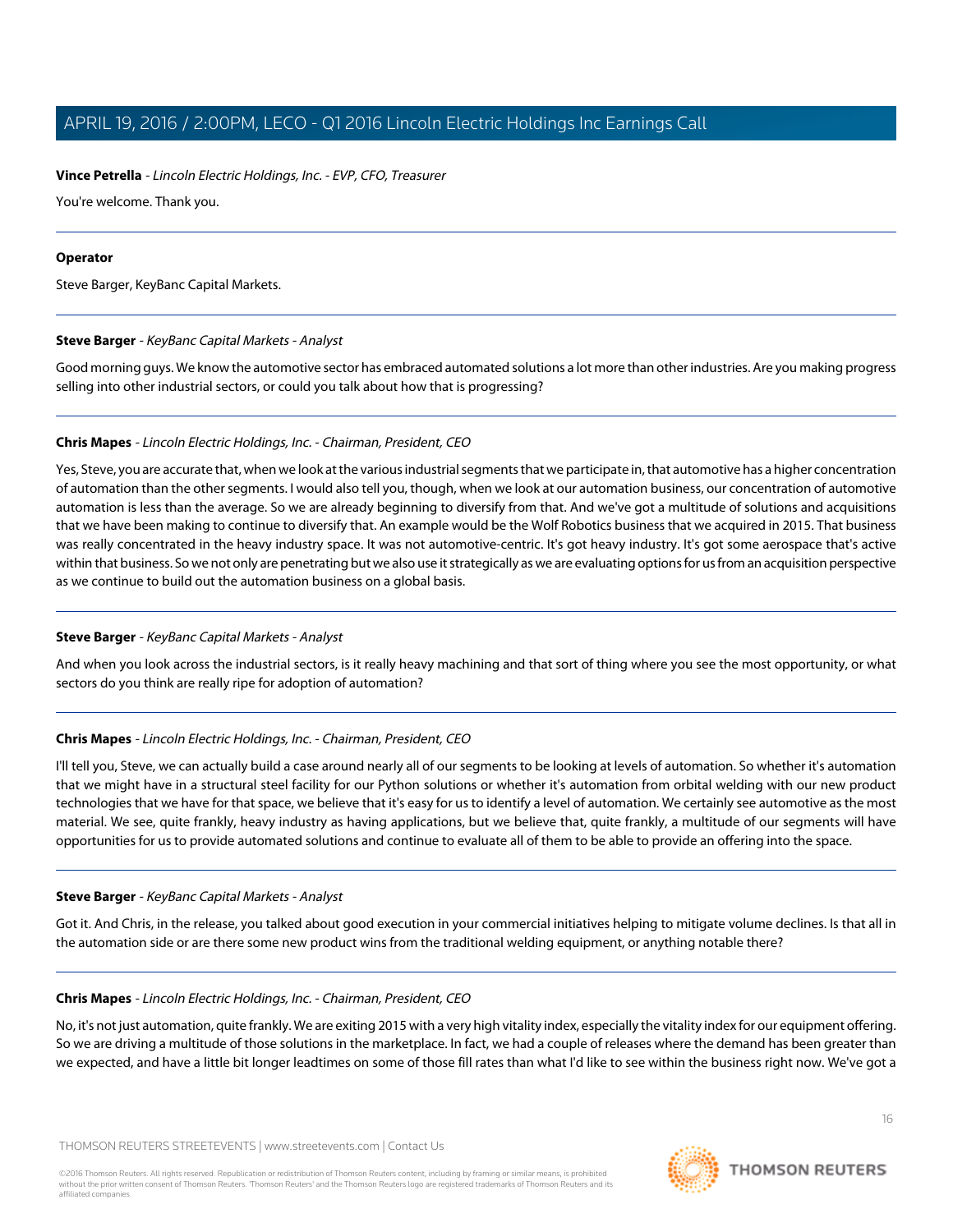new offering that we launched in 2015 for equipment specialized in aluminum that I'm very excited about. So we've got a multitude of new products beyond automation that we are moving to the marketplace, and need to continue to drive those (technical difficulty) throughout the year.

#### **Steve Barger** - KeyBanc Capital Markets - Analyst

Thanks for that. And then just one more for Vince. Even with the revenue declined year-over-year, free cash flow was about equivalent with the prior year ex the tax refund. Just as you look over the next few quarters, do you expect free cash flow generation will stay on track to meet or exceed 2015?

#### **Vince Petrella** - Lincoln Electric Holdings, Inc. - EVP, CFO, Treasurer

Well, I think that's going to be difficult in this environment with the kind of volume declines that we've experienced early in the year in the first quarter. It is fair to say that the volume declines will be somewhat mitigated by the freeing up of working capital as the business contracts. It's also fair to say that, in the second half of the year, that those declines will moderate. At this point in time, I wouldn't be predicting an equivalent cash flow from ops for the full year as compared to 2015. I think it will be somewhat less than that.

## **Steve Barger** - KeyBanc Capital Markets - Analyst

Got it. I do have one more. Maybe I missed this, but when you are looking at the 2Q revenue walk versus the prior year, I know it's your strongest seasonally, but do you expect that revenue will be down single-digit or double-digit versus the prior year?

## **Vince Petrella** - Lincoln Electric Holdings, Inc. - EVP, CFO, Treasurer

Steve, I don't have any expectations on that right now that I could delineate to you. I think the best we can say at this point is that the rate of decline has decelerated. We've seen some stabilization in the business. We did have difficult first-quarter comps. But early in the second quarter, we are seeing a similar type of order pattern on a year-over-year basis that we saw in the first quarter of 2016.

#### **Steve Barger** - KeyBanc Capital Markets - Analyst

The same kind of trending volumes.

# **Vince Petrella** - Lincoln Electric Holdings, Inc. - EVP, CFO, Treasurer

Right, in terms of year-over-year declines.

#### **Steve Barger** - KeyBanc Capital Markets - Analyst

Got it.

# **Vince Petrella** - Lincoln Electric Holdings, Inc. - EVP, CFO, Treasurer

It's also early. We're only -- we are not even three weeks in, but we see some continuing softening on a year-over-year basis.

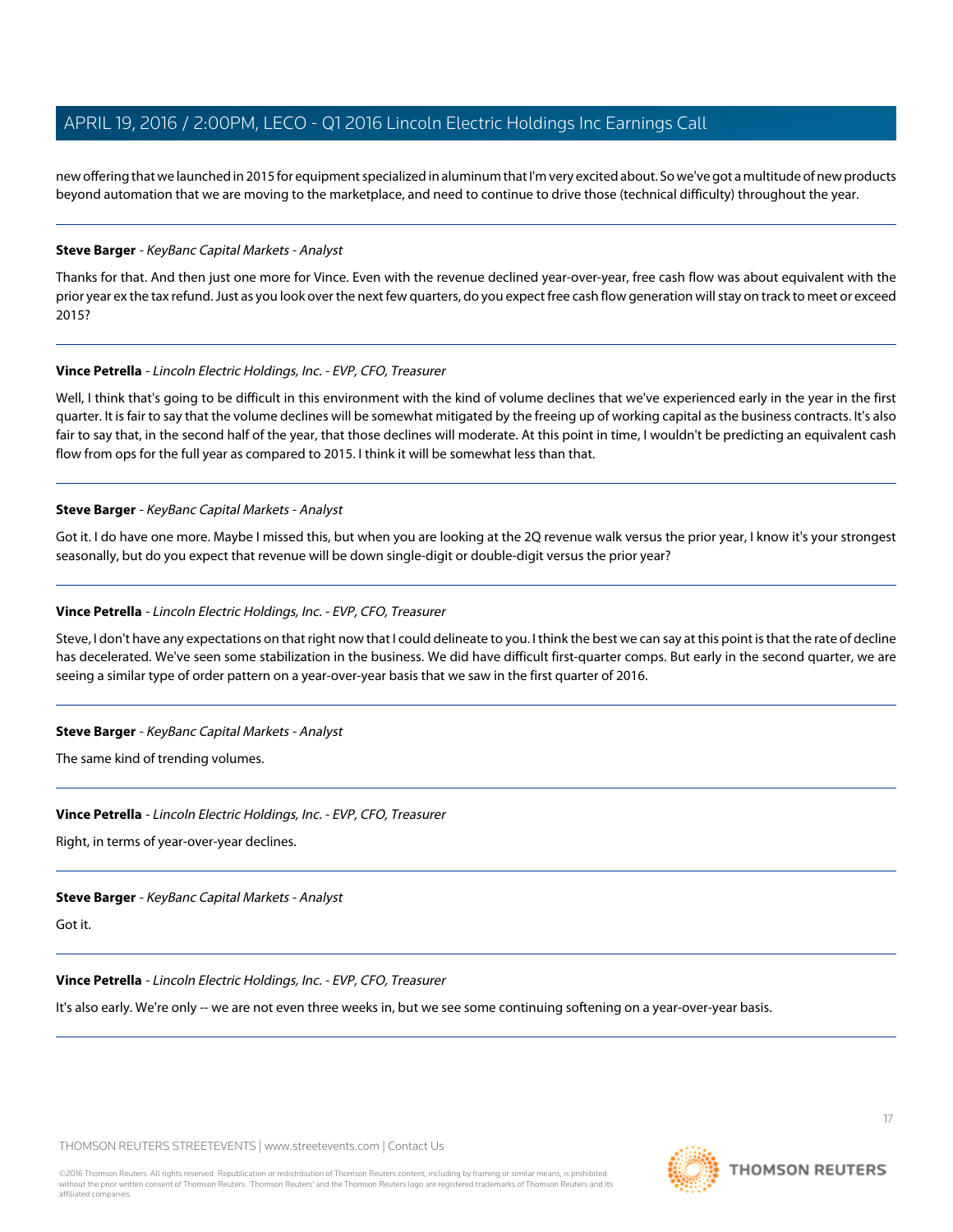# **Steve Barger** - KeyBanc Capital Markets - Analyst

Understood. Thanks.

# **Operator**

<span id="page-17-0"></span>Paul Dircks, William Blair.

# **Paul Dircks** - William Blair & Company - Analyst

So, briefly on oil and gas, I just wanted to drill down on this. Obviously, you had mentioned that the business was down about 30% year-over-year in the first quarter. Maybe you could delineate for us how your businesses are trending. Is midstream still relatively outperforming your upstream and downstream businesses and have you seen any sorts of inflections or changes in those individual oil and gas markets through the quarter?

# **Vince Petrella** - Lincoln Electric Holdings, Inc. - EVP, CFO, Treasurer

They are all down fairly significantly on a year-over-year basis. If there's one of those segments that's performing just modestly better, it would be downstream in the quarter. It is one quarter. It's not something that we could draw conclusions from, but certainly, not unexpectedly, the upstream business is down the most on a year-over-year basis.

# **Paul Dircks** - William Blair & Company - Analyst

Thanks, that's helpful. Also, I guess, Chris, you had touched upon this a little bit earlier in the call. As far as your R&D investments and looking beyond automation, are there certain other markets, whether it's continue advancing into aluminum or other specialty materials or other areas where Lincoln could consider even ramping its R&D investment in 2016 to kind of get out ahead of the next growth that you see in your markets?

# **Chris Mapes** - Lincoln Electric Holdings, Inc. - Chairman, President, CEO

I'm not sure that I can point towards an area that we need to be ramping. We certainly already have several strategic focal points within the strategy where we are investing in at a higher rate looking at technologies that might be next gen technologies in our consumables, our equipment line. We continue to invest heavily in automation and education strategies. And as I mentioned earlier in the call, we just launched a new specialty solutions equipment portfolio for the aluminum space. So I think we are making those investments. I'm not thinking that we have an area like that that we have identified that we are not investing in, and quite frankly I think we probably already have enhanced R&D schedules to try to provide investment behind what we believe will be some of those future opportunities.

# **Paul Dircks** - William Blair & Company - Analyst

Got it. And then finally for me, a little bit of housekeeping question. Vince, on tax for the year, the tax rate outlook is certainly lower than what you guys had conveyed previously. Were there certain or are there certain credits you're anticipating or that you received in the first quarter to change your full-year outlook by such a large degree from the low 30s% down here into the 20s%?

# **Vince Petrella** - Lincoln Electric Holdings, Inc. - EVP, CFO, Treasurer

We did have, in the first quarter, a little bit higher discrete items then what we would have expected. Those discreet items will obviously not repeat themselves. We are not, at this point, expecting the same kind of discrete items as we roll through the rest of the year. So we are expecting a higher tax rate as we look at our effective tax rate for the full year.

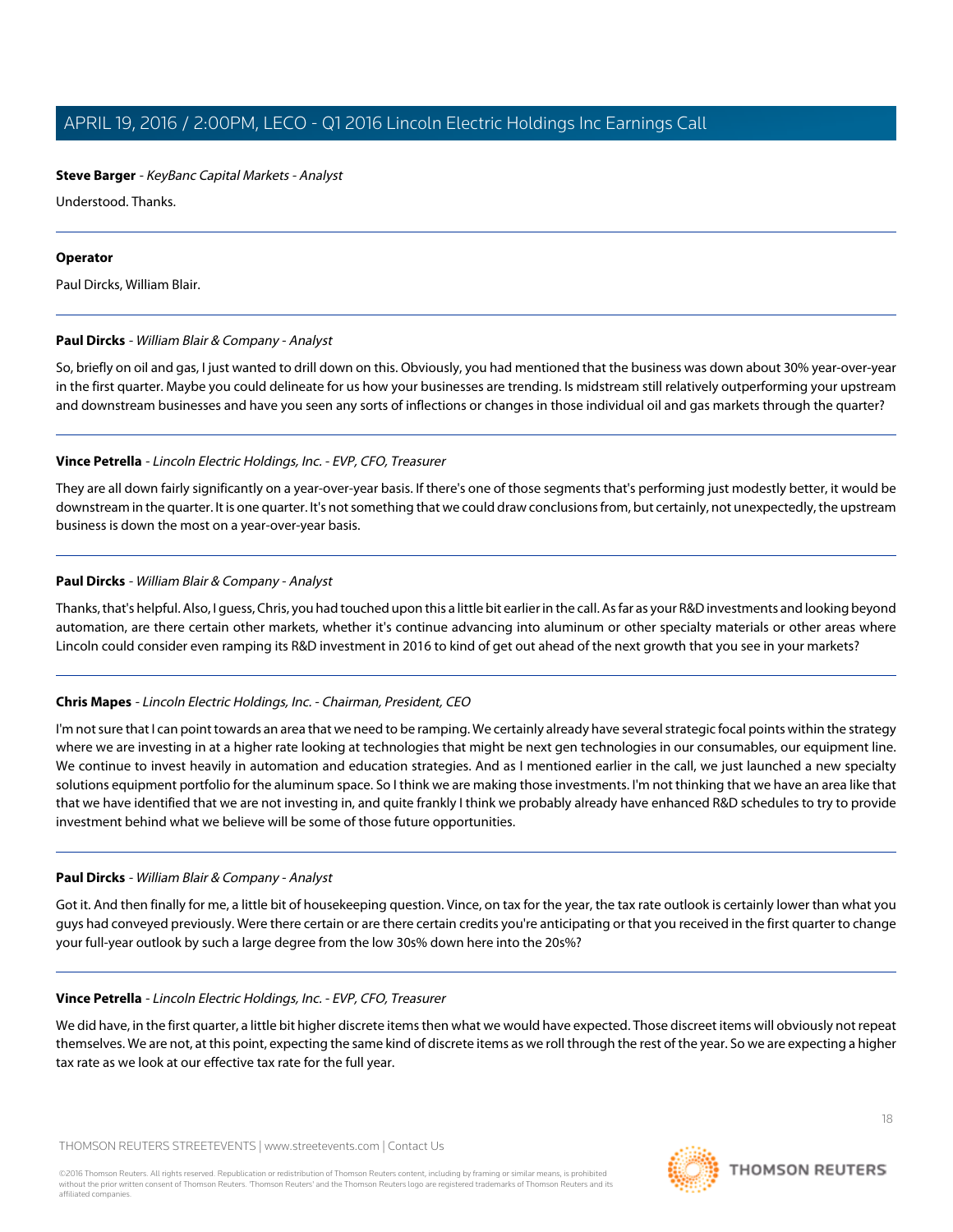# **Paul Dircks** - William Blair & Company - Analyst

Great. That's all for me. Thank you.

## **Operator**

Schon Williams, BB&T Capital Markets.

## **Schon Williams** - BB&T Capital Markets - Analyst

Thanks for the follow-up. I wonder if you could just comment. What was the actual growth rate for automation in the quarter? Last quarter, you talked about some deceleration in growth. I'm just interested in where we wound up in the quarter. And then also Rimrock contributed a little bit less than what I was expecting. Is that just normal seasonality, or any reason that business would be kind of running below the \$40 million run rate that you talked about during the -- initially when you bought it?

# **Vince Petrella** - Lincoln Electric Holdings, Inc. - EVP, CFO, Treasurer

So, Rimrock is an automation business that's a long-term contractor. You're going to see a lumpiness in a quarter-to-quarter view of that. So I wouldn't say, at this point, we see any distinctive trends there that would explain the first-quarter acquisition revenue stream.

As far as the overall automation business, it was actually -- that particular product line was down in the quarter on a year-over-year basis, and so it did not contribute to increasing volumes and sales in the first quarter of 2016.

# **Schon Williams** - BB&T Capital Markets - Analyst

Is there anything specific you would attribute that down volume to? Is it just kind of the CapEx nature of automation, or is there a specific end market that may be driving that, those year-over-year declines? Anything you could highlight there?

# **Vince Petrella** - Lincoln Electric Holdings, Inc. - EVP, CFO, Treasurer

I would emphasize again that we saw a very strong first quarter of 2015, so our comps were challenging. And I would emphasize that one quarter we are not seeing any particular trends that are disconcerting or would lead us to believe that there's an inflection negatively in any meaningful way.

#### **Schon Williams** - BB&T Capital Markets - Analyst

All right. That's helpful. And then I just noticed, in the presentation, last quarter you talked about kind of general fab and shipbuilding being kind of flat to modest growth in 2015. You've now moved it to declining on a year-over-year basis. I'm just wondering what might be driving that. Are you actually seeing some slowing there? I know shipbuilding, it sounded like you're actually making some -- maybe some market share gains on some new product introductions or some new applications. But I'm just wondering. I don't know. Is there anything that's actually slowing there versus where we were in 2015?